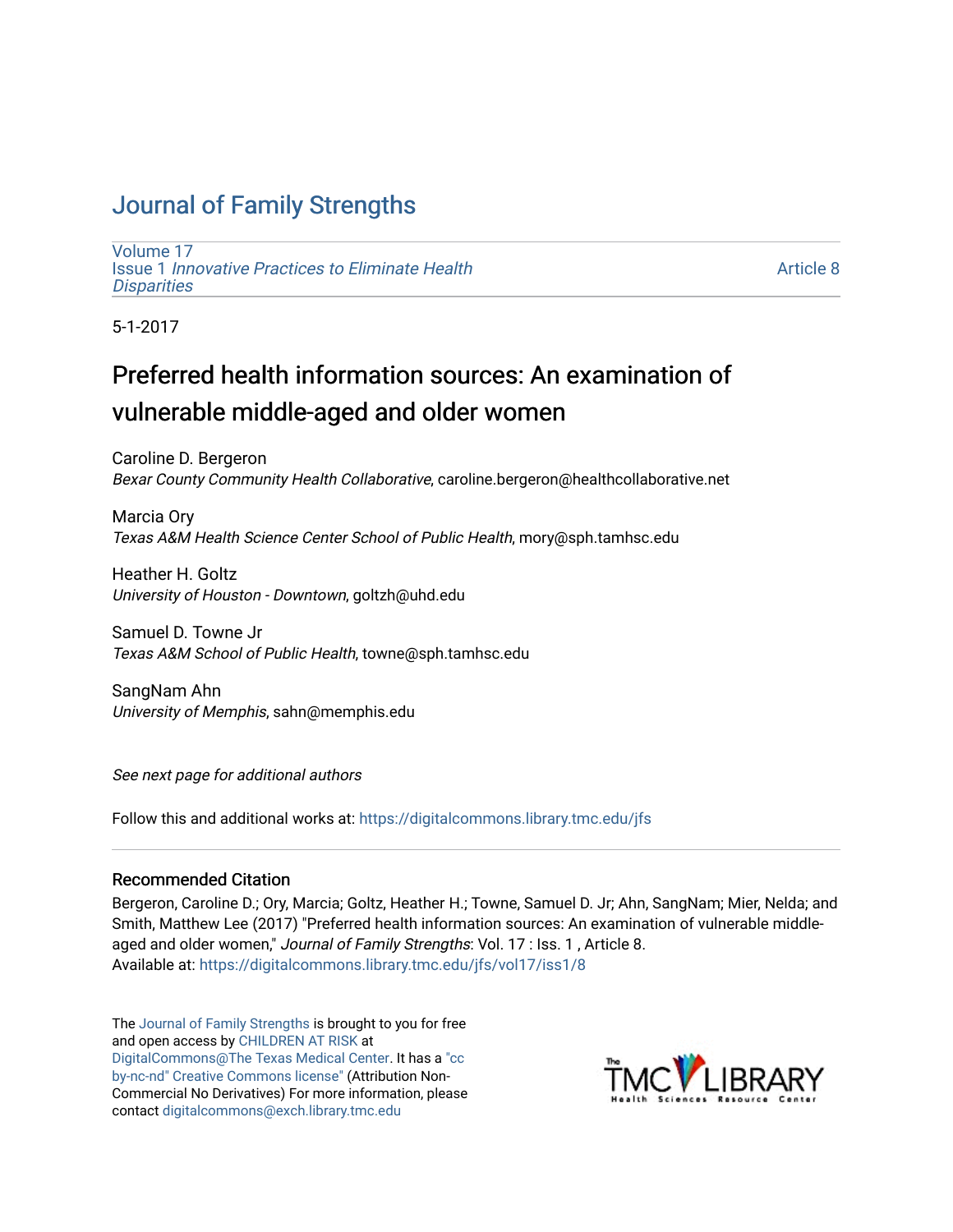## Preferred health information sources: An examination of vulnerable middle-aged and older women

#### Acknowledgements

This study was supported by the Center for Community Health Development under Cooperative Agreement Number 1U48 DP001924 from the Centers for Disease Control and Prevention through the National Center for Chronic Disease Prevention and Health Promotion and the National Center for Injury Prevention and Control.

#### Authors

Caroline D. Bergeron, Marcia Ory, Heather H. Goltz, Samuel D. Towne Jr, SangNam Ahn, Nelda Mier, and Matthew Lee Smith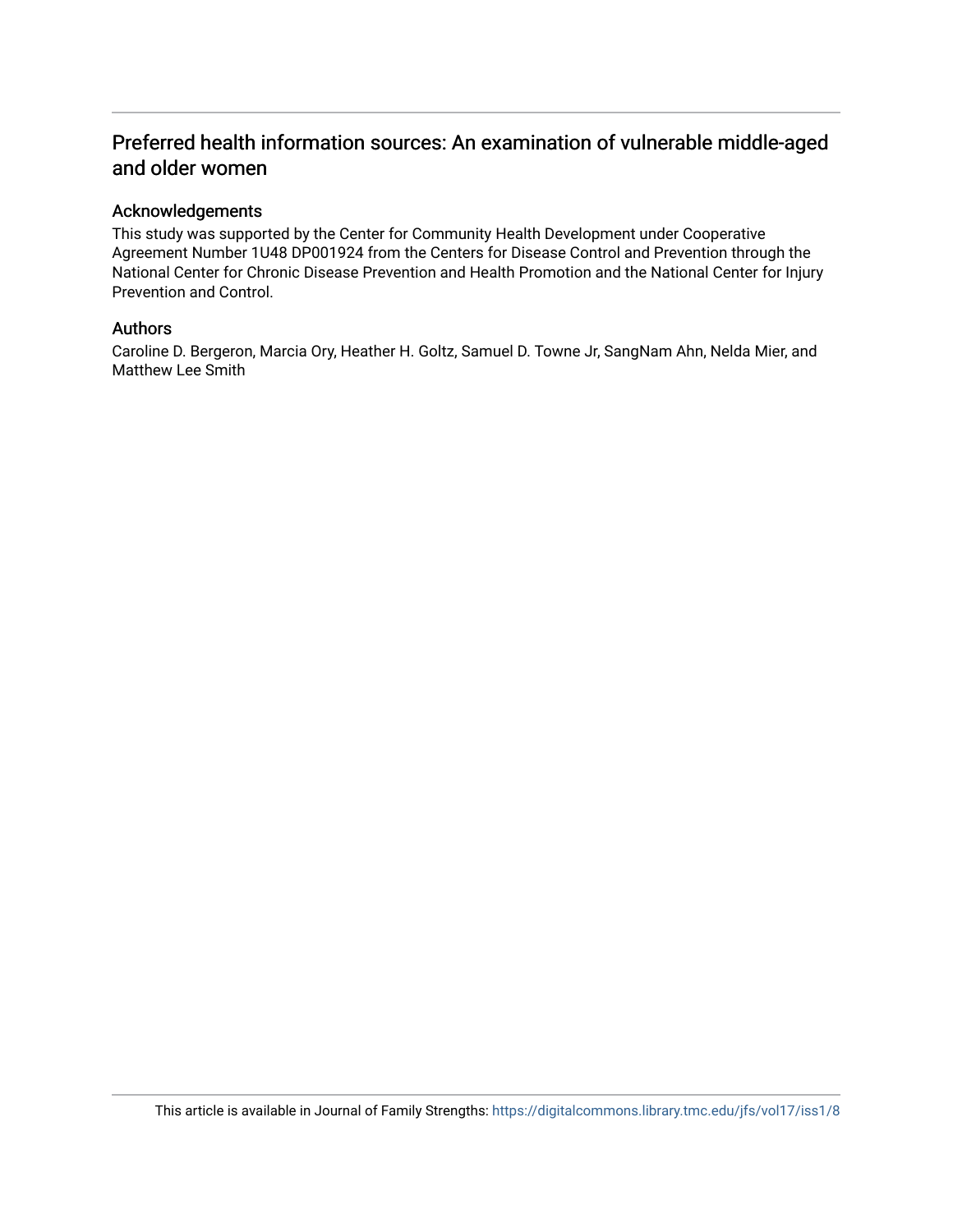Americans are exposed to approximately 10,000 advertisement messages per day (Marshall, 2015) and check their phones for messages at least 46 times daily (Eadicicco, 2015). In this "data smog" of the information age (Shenk, 1997), consumers have to navigate through these messages and select the most appropriate and accurate information for their health. Women are more likely than men to be consumers of health information (Bidmon & Terlutter, 2015; Rice, 2006; Rowley, Johnson, & Sbaffi, 2015). They primarily use this information to make health decisions, manage their medical care or others' care, and improve their health behaviors (Meadows, Thurston, & Berenson, 2001; Warner & Procaccino, 2004).

As women age, they may be exposed to more sources of health information and potentially more content due to their interactions with the healthcare system both to care for others (Jenkins, 1997; Scommegna, 2016; Singleton, 2000) and to consult for their own chronic conditions. In a recent survey of 38 million U.S. women ages 55 years and over, 80% of women had one or more chronic diseases, including diabetes, cardiovascular disease, and cancer (Centers for Disease Control and Prevention, 2015). Increased interactions with different health professionals for help managing their chronic conditions may result in frustration and confusion caused by conflicting or contradictory health information (Smith et al., 2017).

Middle-aged and older women may also reside with family members in multigenerational homes (Coleman & Ganong, 2008; Keene & Batson, 2010). According to the Pew Research Center (Fry & Passel, 2014), approximately 57 million Americans currently live in multigenerational family households. Household characteristics may introduce additional sources of information that are taken into account when making health decisions. For example, the belief system of a multigenerational household may influence past and future coping patterns in the face of illness and adversity, making family members knowledgeable sources of information (Rolland, 2005).

Thus, much is known about women's health information-seeking behaviors at all ages (Beach, Hill-Briggs, & Cooper, 2006; Chang, Basnyat, & Teo, 2014; Friedman & Hoffman-Goetz, 2003; Gollop, 1997; Jacobs, Amuta, & Jeon, 2017; Massey, 2016; Shieh, McDaniel, & Ke, 2009). For example, older adults prefer to seek health information from healthcare providers and traditional media compared to younger age groups (Jacobs et al., 2017). Whites seek health information less from healthcare professionals compared to non-Whites (Jacobs et al., 2017). The challenge is that little is known about White, African American, and Hispanic women's preferred sources of receiving health information. This nuance—seeking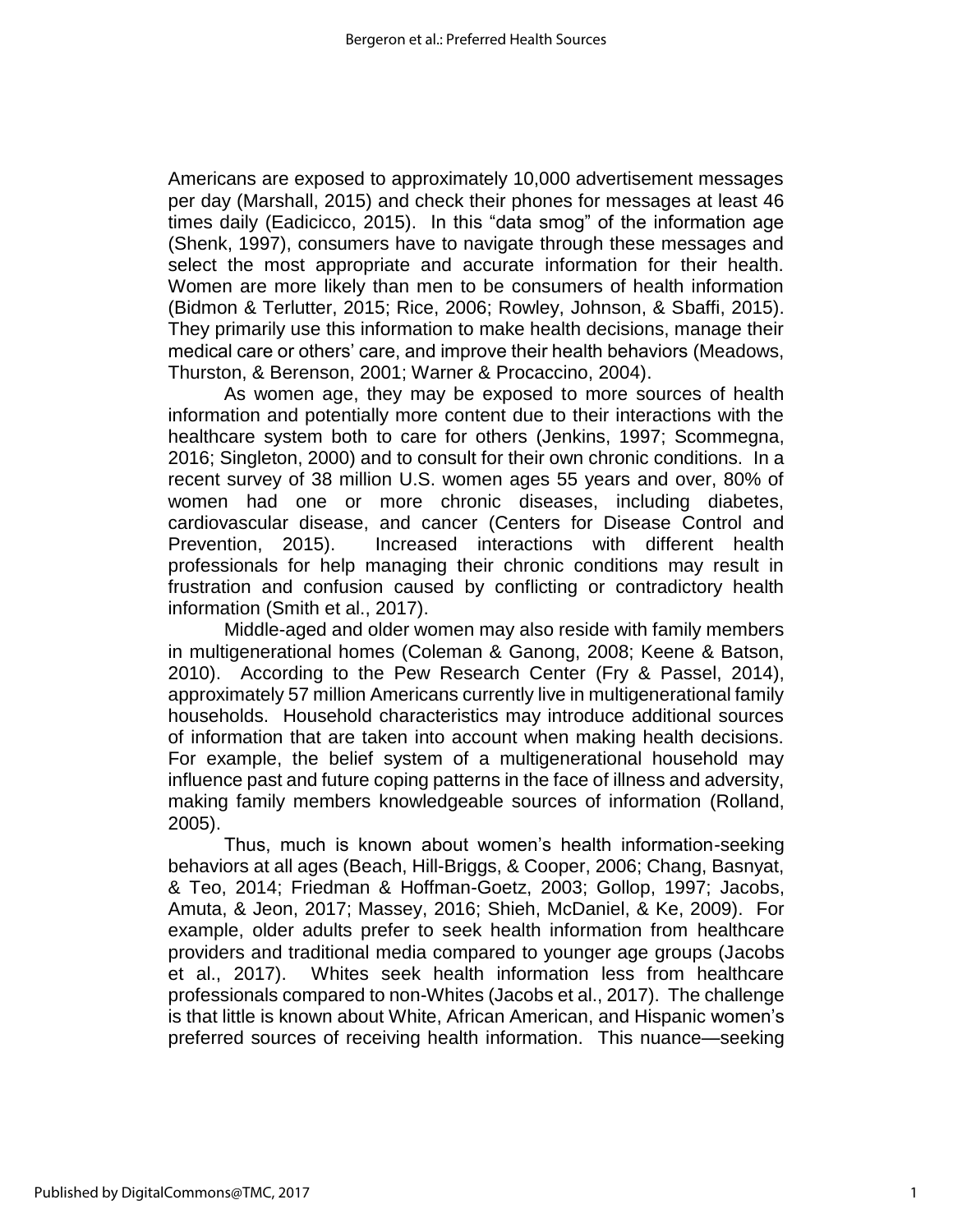versus receiving health information—is important, especially in this reality of information overload. It is likely that women will pay more attention to health content received by their preferred sources of information (Hoekstra, Prendinger, Bee, Heylen, & Ishizuka, 2007).

Health information is associated with positive health outcomes (Baker, 2006; Nutbeam, 2000; Street, Makoul, Arora, & Epstein, 2009). Receiving health information can improve a person's knowledge and understanding (e.g., about prevention, health risks, screenings, treatment, and health services and resources available), create positive attitudes (e.g., improved self-efficacy, confidence, empowerment), contribute to skill development (e.g., enhanced self-care skills), lead to informed decisionmaking and behavior change, and ultimately result in better health (Baker, 2006; Nutbeam, 2000; Street et al., 2009).

Considering the different contexts in which women live and age, the purposes of this study were to: (1) identify preferred sources of receiving health information among middle-aged and older women; and (2) identify sociodemographics, family/household characteristics, health status, and health-related behaviors associated with middle-aged and older women's preferred sources of receiving health information.

#### **Method**

#### **Participants and Procedures**

Data were collected in 2010 as part of a regional health assessment of the Brazos Valley in Central Texas. The Institutional Review Board at Texas A&M University provided approval of this study. The survey was conducted by the Center for Community Health Development at the Texas A&M Health Science Center School of Public Health and was intended to assist local communities in identifying and prioritizing health problems. Results of this survey, conducted approximately every four years, are used by the Brazos Valley Health Partnership as part of their planning for community health action. The assessment utilized random-digit dialing to obtain a populationbased sample of the non-institutionalized civilian population. Sampling was stratified by county to ensure adequate representation of counties in the region.

**Target areas.** The Brazos Valley includes seven different counties in central Texas: Brazos, Burleson, Grimes, Leon, Madison, Robertson, and Washington. Sociodemographic characteristics of these counties taken from the 2010 Census vary by county. Brazos County has a total population of 194,851 residents with 333 people per square mile. Approximately 7.2% of its population are 65 years of age or older, 73.3% are White alone, and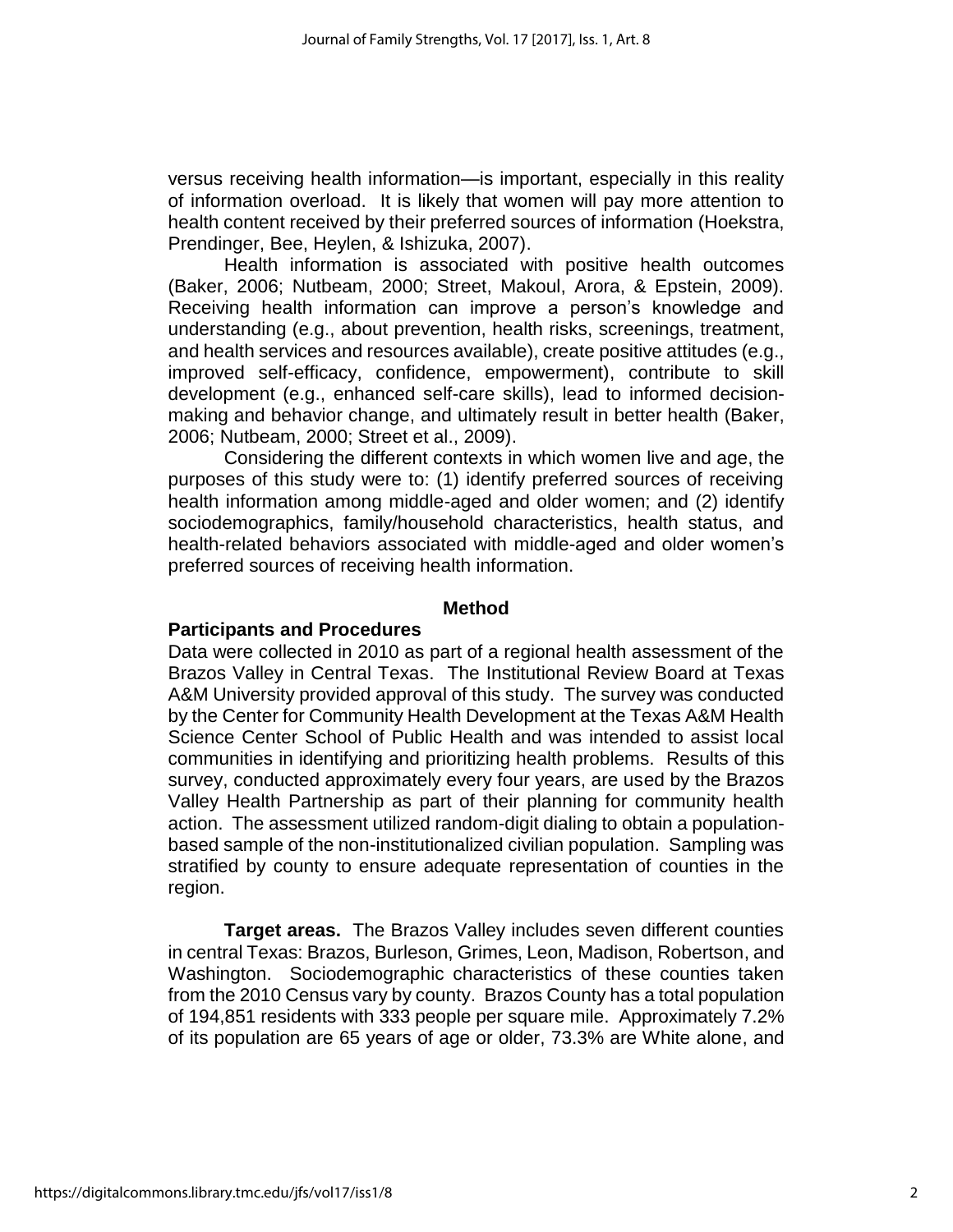23.3% are Hispanic, and the median household income is \$39,808 per year. Burleson County has a total population of 17,187 individuals, representing 26 people per square mile. Approximately 17.5% are ages 65 or older, 77.9% are White alone, 18.4% are Hispanic, and the median household income is \$51,821 per year. Grimes County has a total population of 26,604 residents, with 33 people per square mile. Approximately 13.8% are older adults, 73.0% are White alone and 21.2% Hispanic, and the median household income is \$46,195. In Leon County, there are 16,801 residents with only 16 people per square mile. The older population represents 21.5% of the population, Whites alone are 84.9%, Hispanics are 13.5% of the population, and the median household income is \$49,802 annually. Madison County has a total population of 13,664 people, which represents approximately 29 people per square mile. Close to 14% (13.9%) are ages 65 or older, 67.0% are White alone, 19.7% are Hispanic, and the median household income is \$39,390 per year. Robertson County is composed of 16,622 residents, with 19 individuals per square mile. Approximately 16.7% are older, 67.7% are White alone, and 18.0% are Hispanic. The median household income is \$46,501 annually. Finally, Washington County has a total population of 33,718, with 56 people per square mile. Approximately 18.4% are 65 years of age or older, 74.2% are White alone, 13.8% are Hispanic, and the median household income is \$51,269.

Further randomization within each household was achieved using the next-birthday method. That is, when making recruiting phone calls, investigators asked to speak with the resident 18 years of age or older present in the household who had the birthday that would next occur. That resident was then informed of the survey purpose and recruited to participate in the assessment. Of those reached by phone, 51.9% agreed to participate and received a paper survey by mail. Two reminder postcards were sent at two-week intervals following mail-out of the survey packet. Of those who were sent surveys, 62.1% (*N* = 3,946) returned completed surveys (i.e., overall response rate = 32.2%).

Of the 3,946 completed surveys returned, some cases were initially omitted to align with the study purpose. Cases were removed for males (n=1,194) and those not identifying as middle-aged or older adults (n=844). Additional cases were omitted for not having complete data on variables of interest. More specifically, cases were omitted for missing data on the preferred source of receiving health information (n=96), education (n=132), race/ethnicity (n=115), physical activity (n=157), and routine physician visits in the past 12 months (n=117). Because some cases had missing data on more than one of these variables, the final analytic sample was 1,765 middle-aged (45 to 64 years old) and older (65 years old or over) females.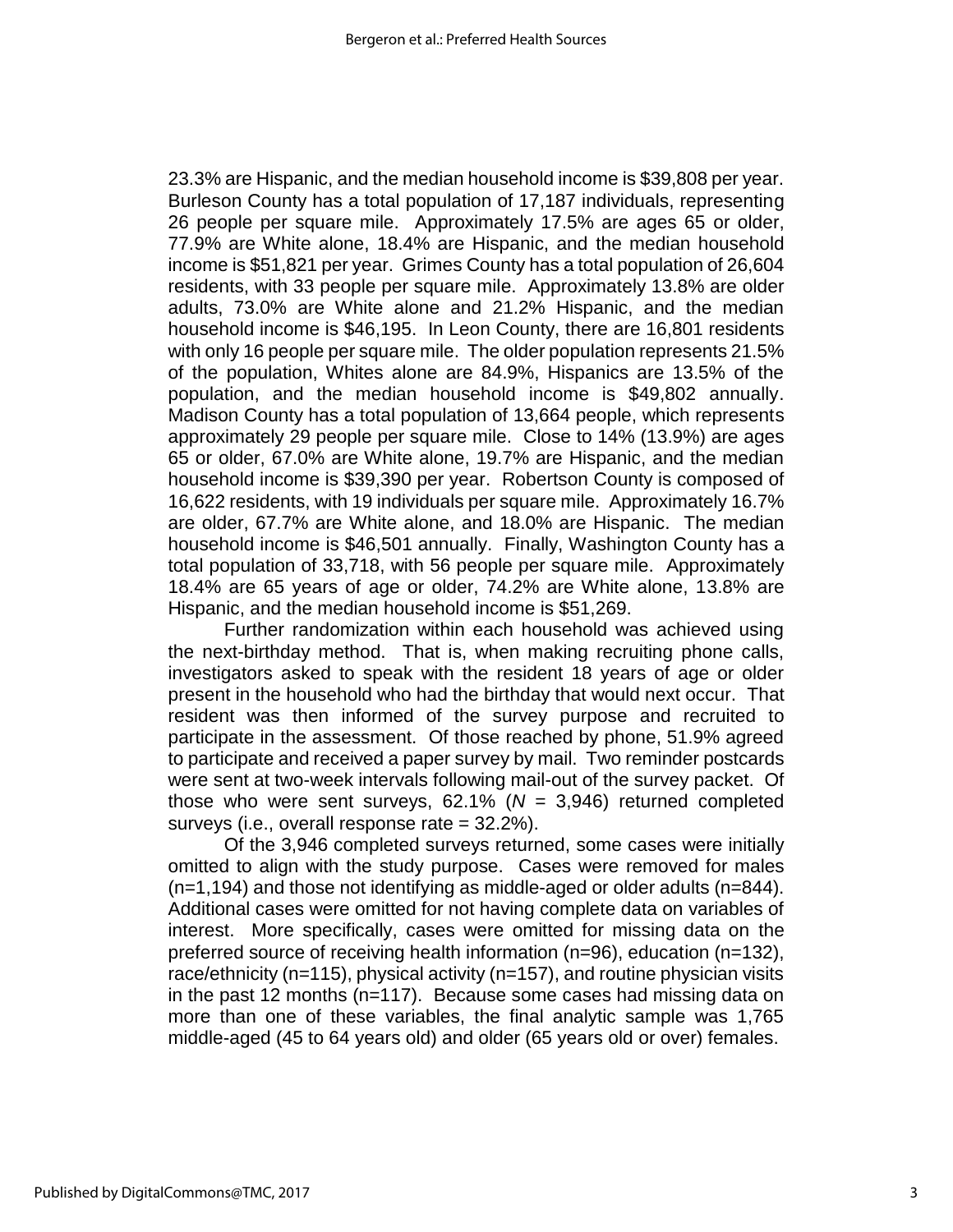#### **Instrument**

Participants were surveyed using a mailed community assessment instrument that asked questions about the respondent's health, lifestyle behaviors, healthcare access, neighborhood factors, and personal characteristics. The instrument included Likert-type scales, checklists, and close-ended and open-ended response formats. Participants generally completed the questionnaire in approximately 45 minutes.

#### **Data and Measures**

**Dependent variables.** The dependent variable for this study was participants' self-reported preferred source of receiving health-related information. Response categories for this variable included "a healthcare provider," "the Internet," "a family member or friend," and "mass media." Given that "a healthcare provider" was the most frequently endorsed response choice (62.7%), it was used as the referent group for the multinomial logistic regression.

**Health status.** Participants self-reported the number of diagnosed chronic condition types, which were recorded as a continuous variable ranging from 0 to 4 ("cardiovascular," "diabetes," "respiratory disease," or various mental or emotional conditions). Body mass index (BMI) was calculated from participants' self-reported height (in feet and inches) and weight (in pounds), which were converted to meters and kilograms, respectively. BMI levels were calculated by dividing weight by height and rounded to the nearest tenth (Garrow & Webster, 1985). BMI categories were then created as follows: "normal weight," "overweight," and "obese" (World Health Organization, 2017).

**Health-related behaviors.** To examine whether or not health behaviors were associated with preferences for obtaining health information, the current study included the following self-reported behaviors: whether the participant had a routine physician visit in the past 12 months ("no," "yes"), smoking status ("never smoker," "past smoker," or "current smoker"), number of alcoholic beverages consumed per week, number of fruit/vegetable servings consumed per week, and number of minutes the participant engaged in "moderate" physical activity per week. Minutes of moderate physical activity were dichotomized at 150 minutes (i.e., ≤149 minutes per week versus ≥150 minutes of moderate physical activity per week) to indicate whether or not the participants were compliant with the *Physical Activity Guidelines for Americans* for moderate physical activity (U.S. Department of Health and Human Services, 2008).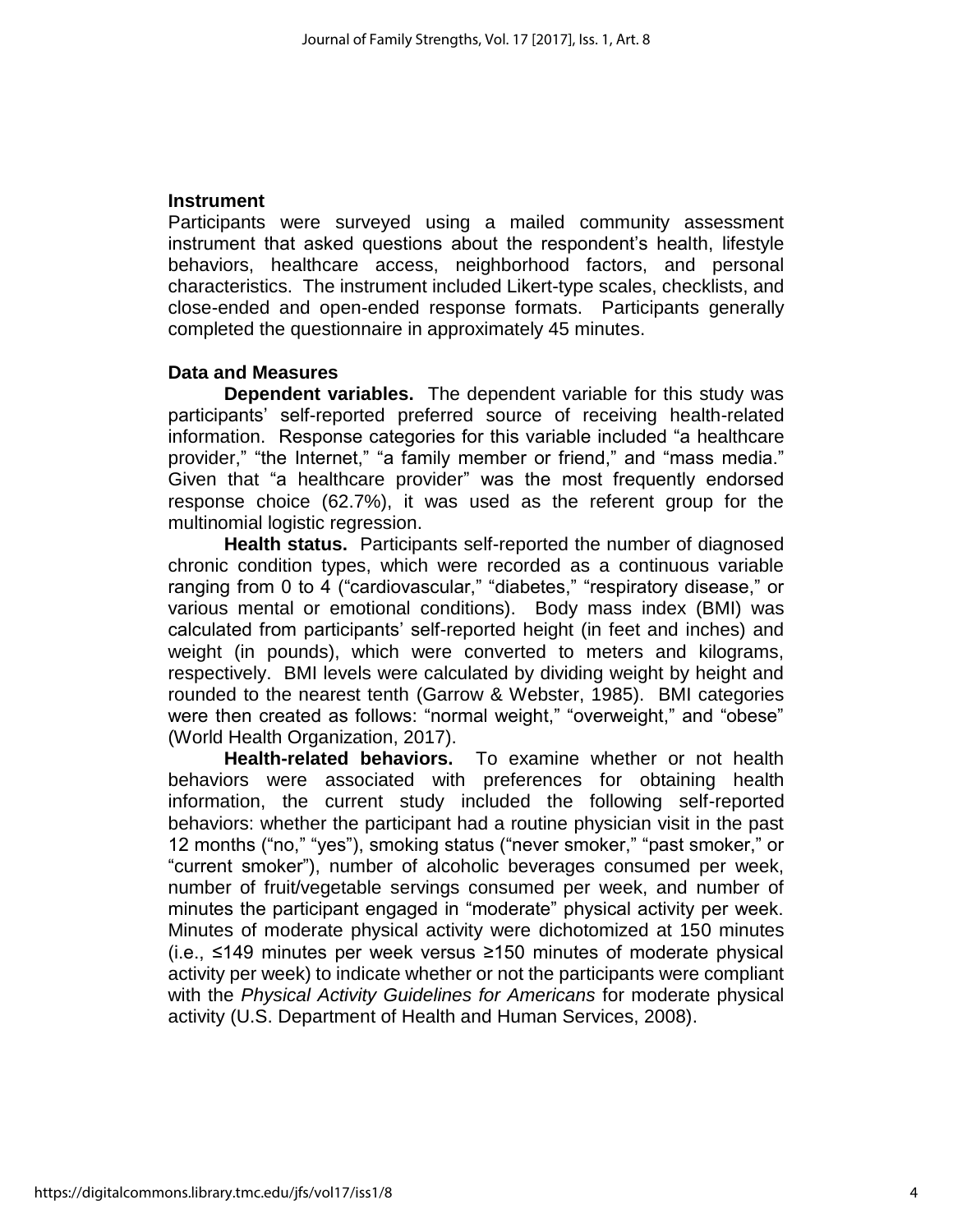**Family/household characteristics.** To identify family and household characteristics of participants, variables utilized in this study were: marital status ("no," "yes") and the number of children who reside in the household (those ages 5 years or younger, those ages 6 to 17 years).

**Personal demographics.** To identify personal demographics of participants, variables utilized in this study were: age ("45-54 years," "55-64 years," "65-74 years," and "75+ years"), race/ethnicity ("Non-Hispanic/Latino White," "Non-Hispanic/Latino African American," and "Hispanic/Latino"), highest education level achieved ("high school education or less" and "more than a high school education"), and residential rurality ("urban," "rural").

#### **Data Analysis**

All statistical analyses for this study were performed using SPSS version 24. Frequencies were calculated for all major study variables that were initially examined in relationship to the respondent's preferred source of obtaining health information. Pearson's chi-squared tests were performed to assess distribution differences for categorical variables, and one-way ANOVA were used to assess mean differences for continuous variables. We used multinomial logistic regression to identify factors associated with preferred health information sources, with those reporting a healthcare provider as the preferred source serving as the referent group.

#### **Results**

#### **Sample**

Table 1 presents sample characteristics by preferred sources of obtaining health information. Overall, 62.7% of participants preferred obtaining health information from a healthcare provider, followed by the Internet (13.5%), mass media (12.2%), and family/friend (11.6%). Approximately 41% of participants were ages 65 years or older. The majority were non-Hispanic/Latino White (85.5%), had more than a high school education (53.8%), and resided in urban areas (58.8%). Over 61% of participants were married and did not live with youth under age 17 years. Specifically, 96.6% of participants did not live with youth ages 5 years or younger, and 86.3% did not live with youth ages 6 to 17 years.

On average, participants self-reported  $1.44$  ( $\pm 0.97$ ) chronic conditions. Almost one third (32.4%) of participants were categorized as overweight, and 35.1% were obese. Over three quarters (78%) of participants completed a routine physician visit in the past 12 months, yet only 33.7% reported meeting the U.S. guidelines for moderate physical activity. On average, participants reported consuming 8.18 (±2.91) servings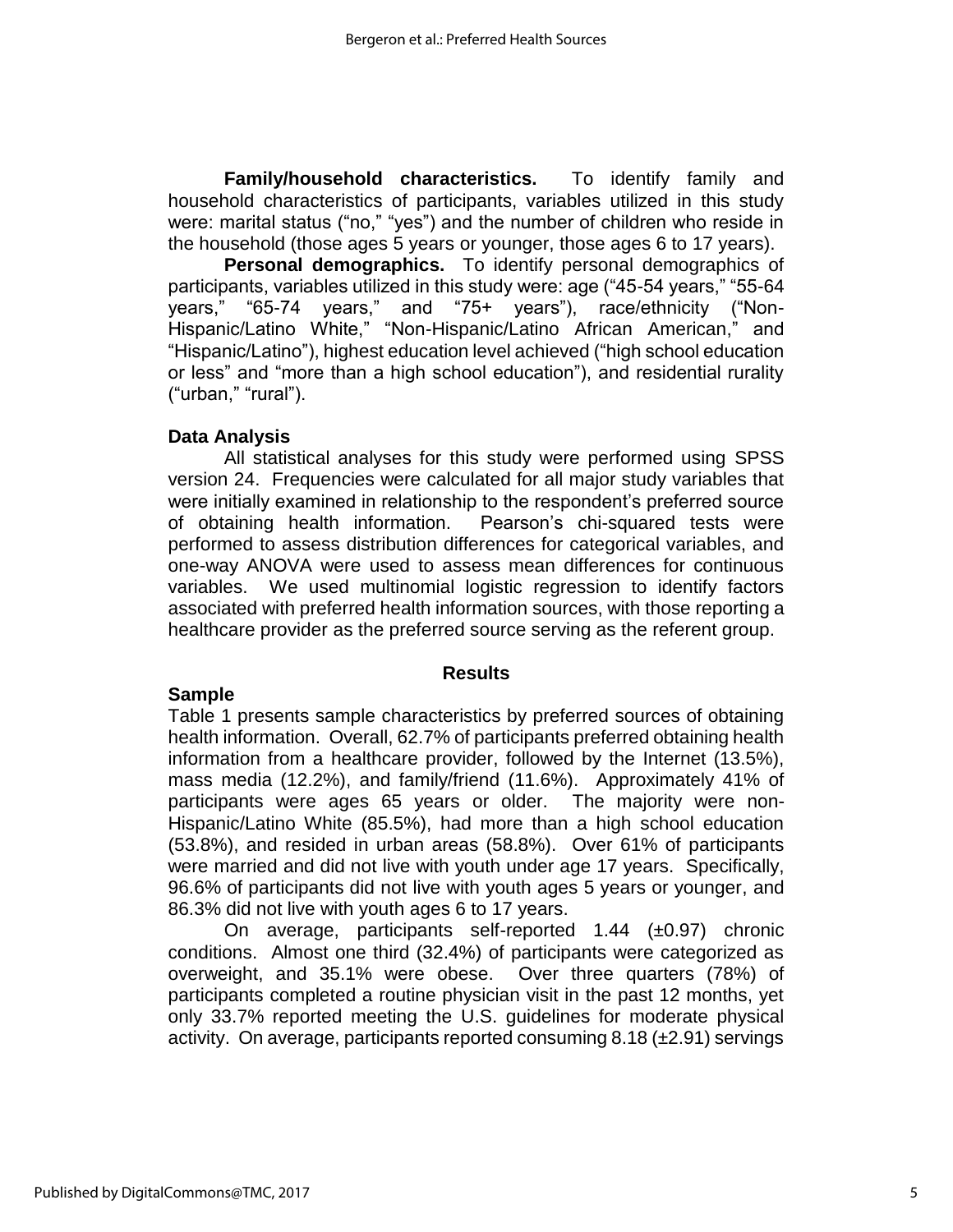of fruits/vegetables and 1.89 (±4.70) alcoholic beverages per week. Thirteen percent of participants reported being a current smoker, and 27.4% reported being a former smoker.

#### [TABLE 1]

When comparing sample characteristics by preferred sources of obtaining health information, many observed differences were associated with the group preferring to obtain health information from the Internet. More specifically, a larger proportion of participants who were younger  $(x^2=112.64, p<0.001)$ , non-Hispanic/Latino White  $(x^2=35.05, p<0.001)$ , more educated ( $\chi^2$ =28.42, p<0.001), and married ( $\chi^2$ =16.94, p=0.001) preferred to receive health information from the Internet. On average, participants with fewer chronic conditions (t=14.27, p<0.001), residing with more children ages 6 to 17 years (t=4.65, p=0.003), and consuming more alcoholic beverages per week (t=6.85, p<0.001) preferred to obtain health information from the Internet. A larger proportion of participants who were obese ( $\chi^2$ =23.68, p=0.001) and had a routine physician visit in the past year  $(x^2=63.69, p<0.001)$  preferred to obtain health information from a healthcare provider.

#### **Factors Associated with Preferred Sources of Health Information**

Table 2 shows findings from the multinomial logistic regression analysis with preferred sources of receiving health information as the dependent variable and all other study variables entered as independent variables. The first model block compared those who preferred receiving information from the Internet to those reporting a healthcare provider as the preferred source. In this block, participants between the ages of 65 and 74 years (OR=0.25,  $p<0.001$ ) and those ages 75 years or older (OR = 0.10, p<0.001) were less likely to prefer receiving health information from the internet. Non-Hispanic/Latino African American participants (OR = 0.17, p=0.001), those residing in rural areas (OR=0.73, p=0.041), and those who reported more chronic conditions (OR=0.77, p=0.003) were significantly less likely to prefer receiving health information from the Internet. Participants who were obese (OR=0.56, p=0.004), who were overweight (OR=0.67, p=0.027), and who completed a routine physician visit in the past 12 months (OR=0.46, p<0.001) were less likely to prefer receiving health information from the Internet. Participants with more than a high school education were more likely to prefer receiving health information from the Internet (OR=1.40, p=0.042).

The second model block compared those who preferred receiving information from a family member or friend to those reporting a healthcare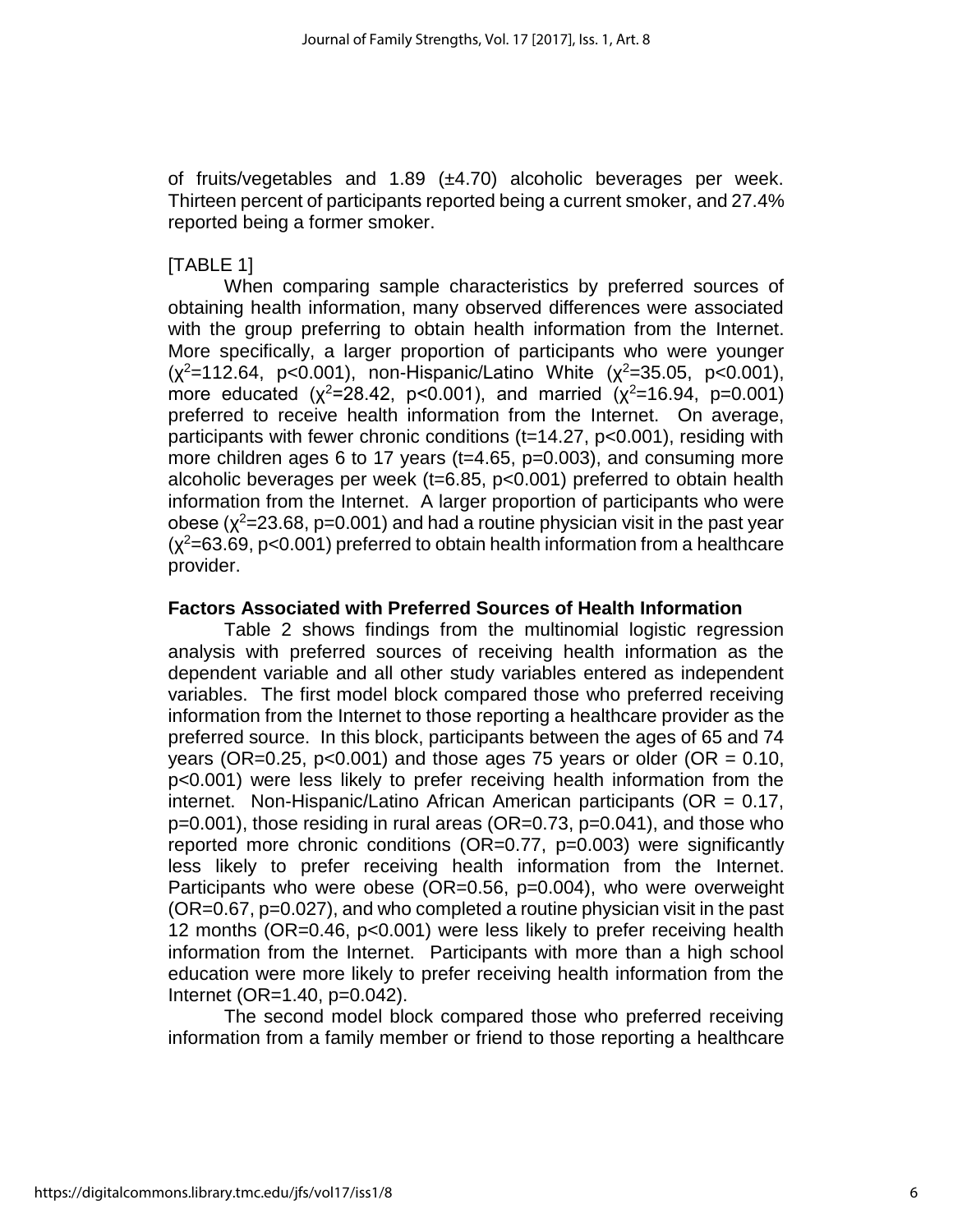provider as the preferred source. In this block, participants between the ages of 65 and 74 years (OR=0.36, p<0.001) were less likely to prefer receiving health information from family/friend. Participants who were married (OR=0.68, p=0.027), who were obese (OR=0.54, p=0.004), and who completed a routine physician visit in the past 12 months (OR=0.42, p<0.001) were less likely to prefer receiving health information from a family member or friend. Participants residing with children ages 6 to 17 years were less likely to prefer receiving health information from a family member or friend (OR=0.69, p=0.028), whereas participants residing with children ages 5 years or younger were more likely to prefer receiving health information from a family member or friend (OR=1.78, p=0.022).

The third model block compared those who preferred receiving information from mass media to those reporting a healthcare provider as the preferred source. In this block, non-Hispanic/Latino African American participants were more likely to prefer receiving health information from mass media (OR=1.82, p=0.013). Participants who were obese (OR =  $0.59$ , p=0.008) and those who completed a routine physician visit in the past 12 months (OR=0.51, p<0.001) were less likely to prefer receiving health information from mass media.

[TABLE 2]

#### **Discussion**

The aims of this study were to explore middle-aged and older women's preferred sources of receiving health information and to identify factors associated with preferring these sources. Consistent with previous research with older individuals (Burns, Jones, Iverson, & Caputi, 2013; Chaudhuri, Le, White, Thompson, & Demiris, 2013; Hesse et al., 2005; Pew Research Center, 2011), healthcare providers remain the top preferred source for receiving health information for middle-aged and older women. This trend held especially true among those who had visited a health professional in the past 12 months, illustrating their need to actively discuss their health with living, in-person sources of information (Chaudhuri et al., 2013). These women may have established good relationships with primary care providers who know their medical and family history and whom they trust, making them more willing to receive and accept medical advice and preventive services from these sources (Freeman & Hughes, 2010; Xu, 2002).

Women with more chronic conditions and higher BMIs may also frequently consult their doctors for in-depth assistance and health management (Benjamin, 2010), consequently becoming the women's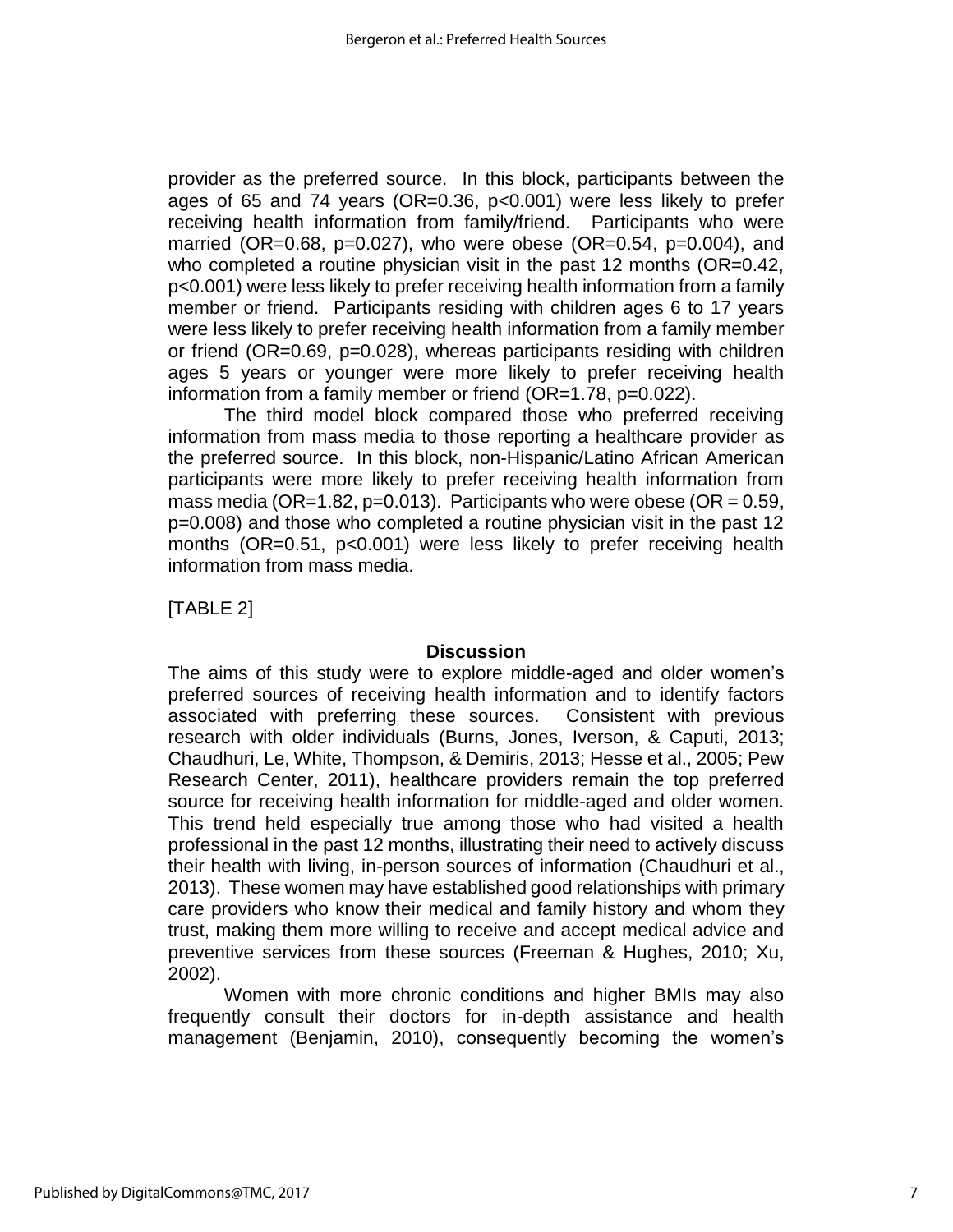preferred sources for receiving health information. Frequent medical visits, however, may leave women feeling tired of describing their same conditions over time (Smith et al., 2017) and potentially opening them to reliance on other sources of health information.

Non-Hispanic/Latino African American women preferred to obtain health information from an established doctor rather than the Internet (Morey, 2007). This finding contradicts other studies where African American patients believe that they receive inferior care and information due to racial discrimination by health professionals (Warren et al., 2012). However, it supports other researchers' findings that providers' interpersonal and technical competence can help build trust with their African American patients, which then facilitates care-seeking and health information exchange (Jacobs, Rolle, Ferrans, Whitaker, & Warnecke, 2006). Non-Hispanic/Latino African American women in our study also preferred receiving health information from mass media rather than from a healthcare provider. In general, mass media can be a good source of health information as it can introduce different health topics, interview health experts, as well as stimulate health discussions, information seeking, and specific follow-up actions (Van Slooten, Friedman, & Tanner, 2013).

Rural women preferred obtaining health information from a doctor rather than from the Internet. In Gessert and colleagues' (2015) systematic review of rural definitions of health, health was associated with not having to see a doctor, avoiding doctors, or using them as a last resort. It is possible, though, that in dire situations, doctors remain the preferred source to receive health information considering that those living in rural areas have less Internet access, lower device use, and less participation in online activities compared to those living in urban areas (National Telecommunications and Information Administration, 2016).

Overall, the Internet remains a trusted health information source among younger, more highly educated women (Hesse et al., 2005; Pew Research Center, 2011; Zulman, Kirch, Zheng, & An, 2011). Women may receive quick online information to determine if a visit to the doctor is necessary or even to arrive well informed at the doctor's office (McMullan, 2006; Ybarra & Suman, 2008; Zulman et al., 2011). Middle-aged women managing one or more chronic conditions may also appreciate obtaining health information from health organizations, government websites, and even online discussion groups that can help them improve their disease self-management and care (Pettus et al., 2016). What remains key is for middle-aged and older women to be able to discern between credible and non-credible sources of online health information (Liao & Fu, 2014; Metzger, 2007). The credibility of online health information can be assessed by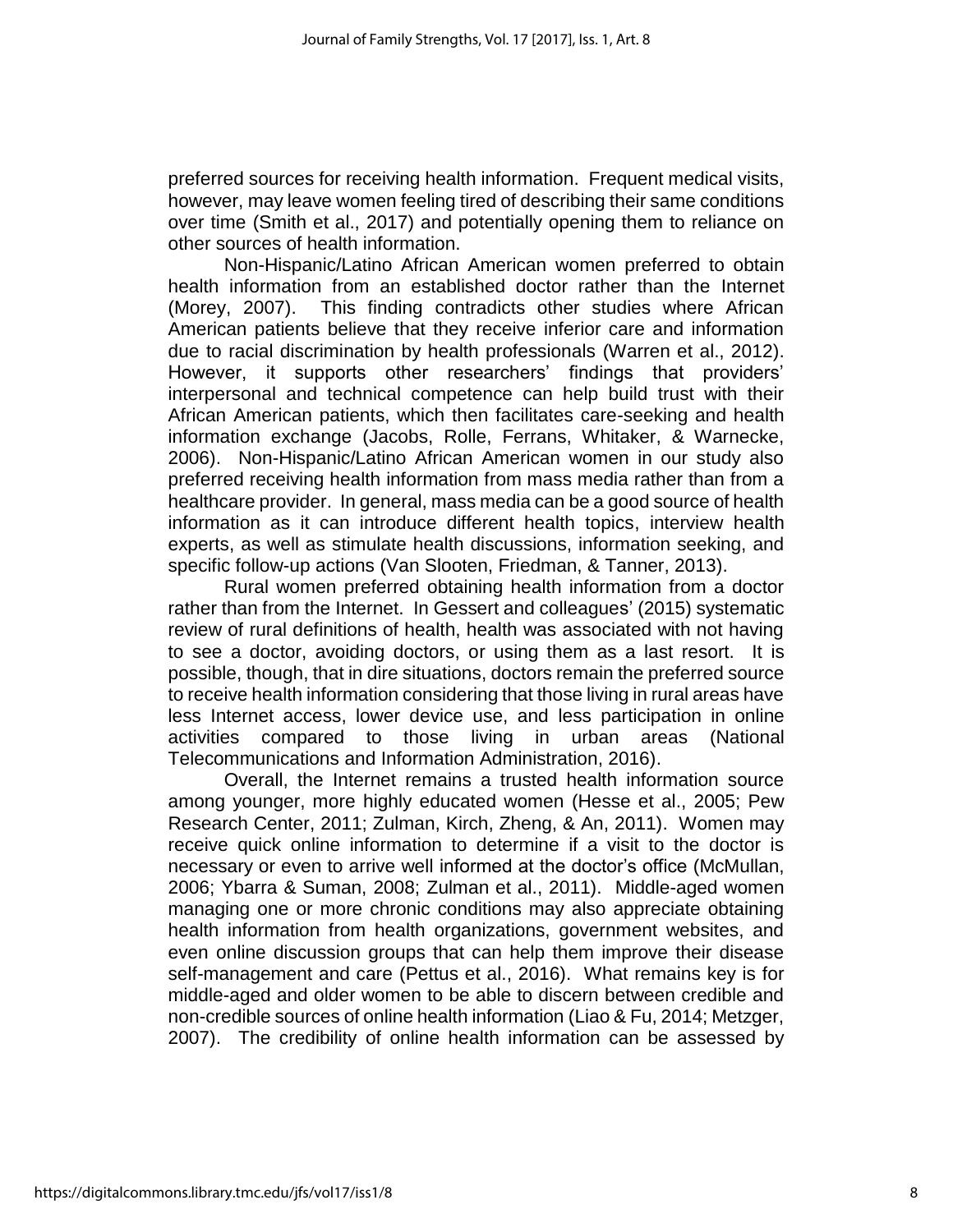examining the accuracy, authority, objectivity, currency, and coverage of the information and its source (Metzger, 2007). Writing for the Mitretek Health Summit Working Group, Ambre, Guard, Perveiler, Renner, and Rippen (1997) also recommend examining a website's credibility along with its content, disclosures, links, design, interactivity, and caveats to effectively assess the quality of the health information provided online. Training and education are available for middle-aged and older women using the Internet to recognize reliable health information (Federal Trade Commission, 2008; Metzger, 2007; National Institute on Aging, 2017; Xie & Bugg, 2009).

Middle-aged and older women residing with children five years of age or younger preferred to receive information from family and friends. Researchers on parenting and social networks found that parents generally rely on family and friends, including spouses, mothers, and friends in similar situations, for parenting information (Civitas, Zero to Three, & Brio Corporation, 2000; Cochran & Niego, 2002). Interestingly, women with school-aged children and adolescents preferred to obtain information from healthcare providers rather than other sources. This may indicate that these women perceive the health of their older children to be more complex, thus requiring professional advice to manage special healthcare needs and circumstances (Centers for Disease Control and Prevention, 2017; KidsHealth, n.d.; National Institute of Mental Health, n.d.). Although we do not know the roles of the middle-aged and older women in these multigenerational households, it is possible that they are responsible for these children's needs and, therefore, interested in obtaining health information from family and friends as well as providers (Children's Defense Fund, 2012).

A few limitations require discussion. First, these data were collected in 2010; thus, responses may not fully represent the evolving population characteristics in this Texas region or advancements in information-seeking technology. New technology has diversified potential health information sources since the data were collected in 2010. Middle-aged and older women can now receive health information on their phones, computers, or tablets via text message, email, social media such as Twitter and Facebook, and more (Hawn, 2009; Pew Research Center, 2011; Robillard, Johnson, Hennessey, Beattie, & Illes, 2013). In addition, online patient-provider communication, which has been found to be a faster and more convenient way of communicating with doctors (Umefjord, Petersson, & Hamberg, 2003), has started to blur the lines between these two preferred sources of information (Antoun, 2016; Beckjord et al., 2007; Newhouse, Lupiáñez-Villanueva, Codagnone, & Atherton, 2015; Santana et al., 2010). Despite these limitations, knowing women's preferred sources for receiving health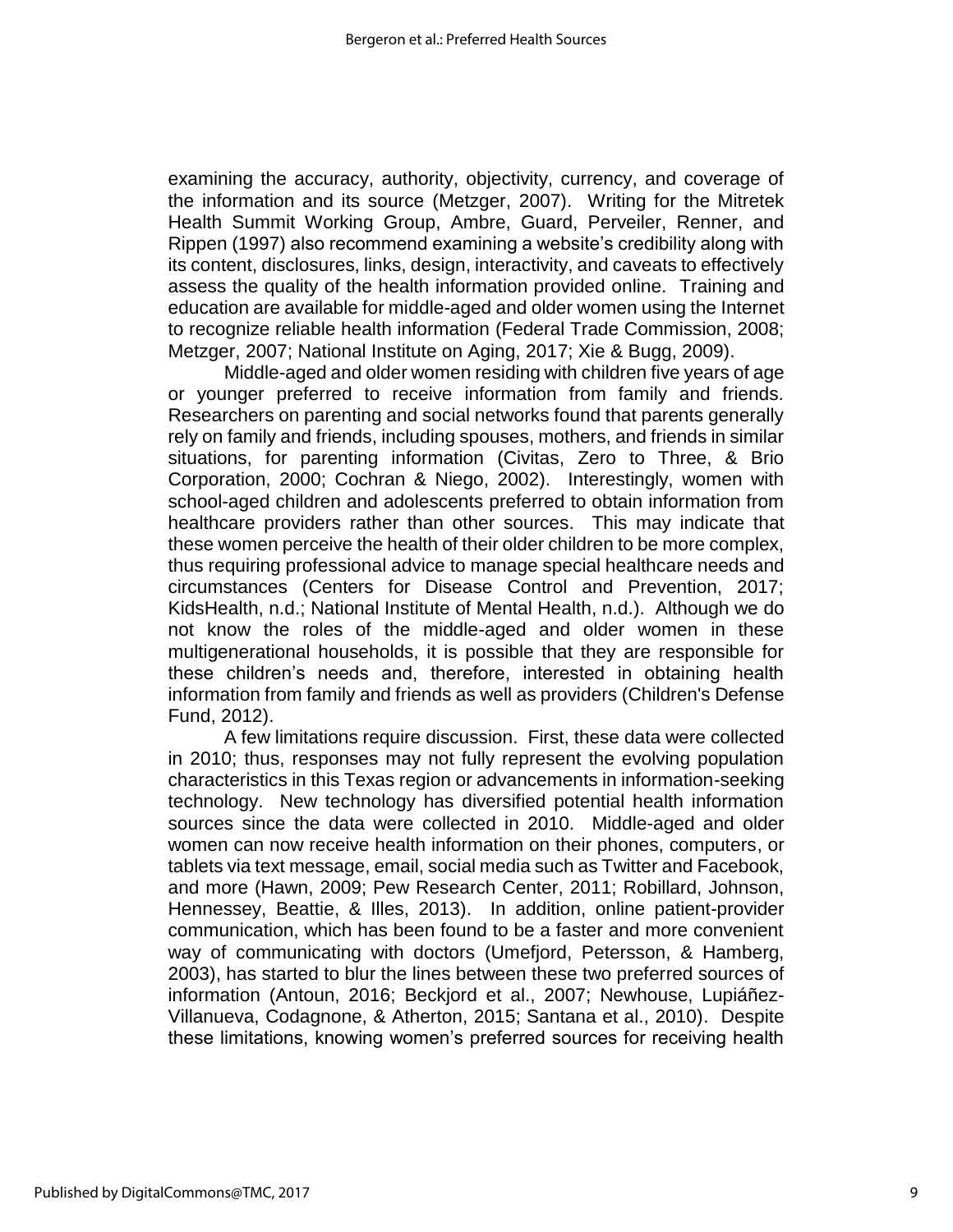information and the factors associated with these sources based on this dataset can help health providers use the best communication channel to reach each specific audience of aging women (e.g., non-Hispanic/Latino African American older women or middle-aged women with diagnosed chronic conditions) with accurate and reliable health information. Similarly, this study represents an important snapshot of middle-aged and older women in time; however, it will be important to explore how these preferences to receive health information change as women age and technology continues to evolve. Second, it is acknowledged that all possible response choices for the dependent variable (i.e., preferred sources of obtaining health information) may not have been available to participants. While the most frequently endorsed source of health information was healthcare providers, this category may have been too broad. For example, had this healthcare provider category been separated and more nuanced (e.g., to separate physicians, nurses, nurse practitioners), more insightful information for specific intervention recommendations and implications may have resulted. Further, this survey combined family members and friends into the same response option. It is therefore not possible to know whether family or friends were most important depending on women's characteristics (e.g., age, household). Third, because the instrument for this study was generated as part of a community health assessment (with input from community health partners), many of the items were not previously validated. Finally, this study only explored women's preferred sources of health information. A similar study is needed to explore preferences of middle-aged and older men for receiving health information.

Overall, this study enabled a greater understanding of preferred sources to receive health information specifically among middle-aged and older women. Tailored efforts seeking to reach diverse populations (e.g., age, area of residence, race/ethnicity) of women with accurate and reliable information through their preferred sources may enable a greater chance of recipients being open to receiving the information provided. This may in turn allow women to understand the information, thereby increasing the likelihood they are equipped to make well-informed health decisions for themselves and their families.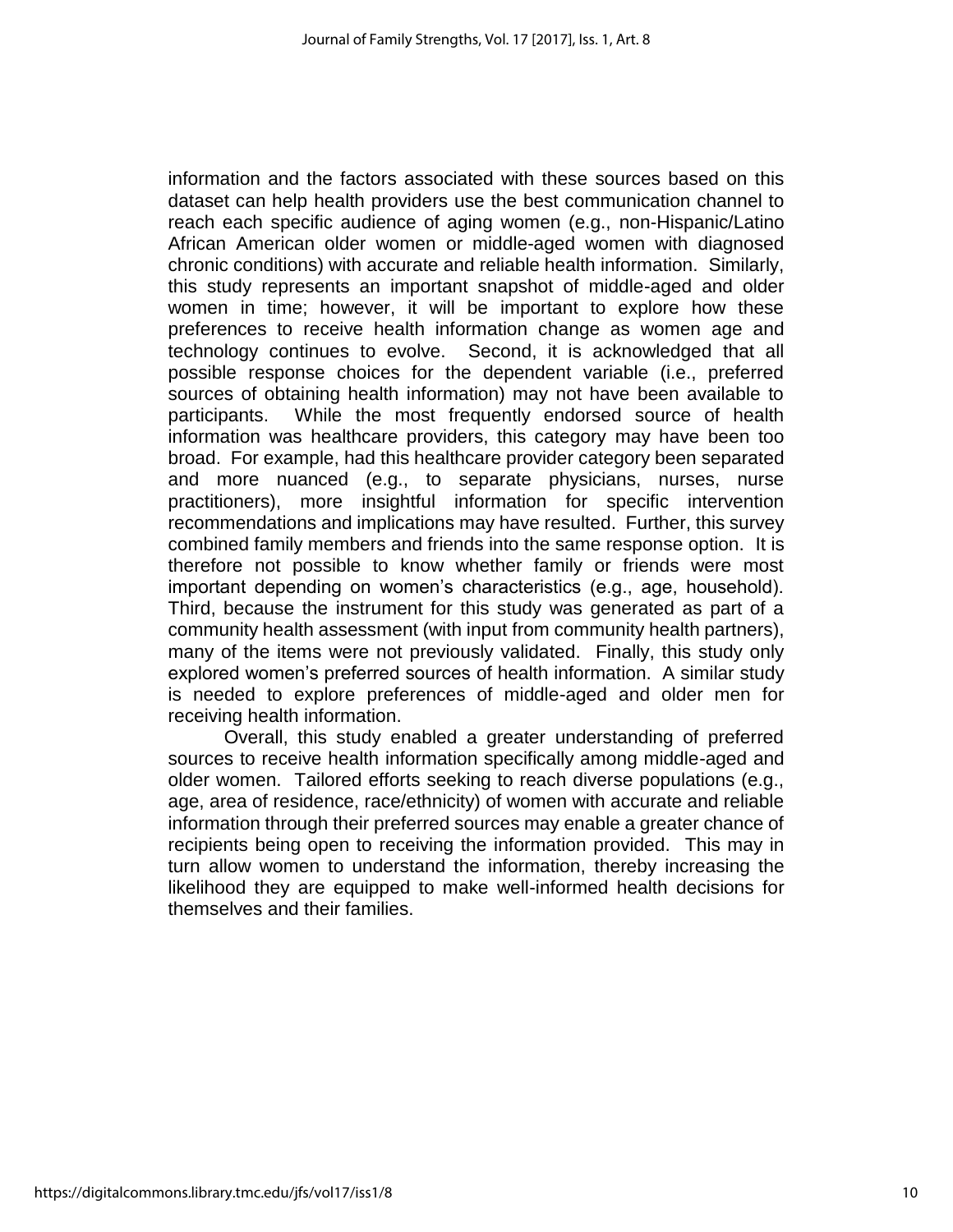#### **References**

Ambre, J., Guard, R., Perveiler, F. M., Renner, J., & Rippen H. (1997). Criteria for assessing the quality of health information on the Internet. Retrieved from

http://www.aeemt.com/contenidos\_socios/Informatica/Guias\_y\_rec omendaciones/Criteria\_Quality\_Health\_Inform\_19971014.pdf

- Antoun, J. (2016). Electronic mail communication between physicians and patients: A review of challenges and opportunities. *Family Practice, 33*(2), 121-126.
- Baker, D. W. (2006). The meaning and the measure of health literacy. *Journal of General Internal Medicine*, *21*(8), 878-883.
- Beach, M. C., Hill-Briggs, F., & Cooper, L. A. (2006). Racial and ethnic differences in receipt and use of health information in encounters between patients and physicians. *Medical Care*, *44*(2), 97-99.
- Beckjord, E. B., Finney Rutten, L. J., Squiers, L., Arora, N. K., Volckmann, L., Moser, R. P., & Hesse, B. W. (2007). Use of the Internet to communicate with health care providers in the United States: Estimates from the 2003 and 2005 Health Information National Trends Surveys (HINTS). *Journal of Medical Internet Research, 9*(3), e20.
- Benjamin, R. M. (2010). Multiple chronic conditions: A public health challenge. *Public Health Reports, 125*(5), 626-627.
- Bidmon, S., & Terlutter, R. (2015). Gender differences in searching for health information on the Internet and the virtual patient-physician relationship in Germany: Exploratory results on how men and women differ and why. *Journal of Medical Internet Research, 17*(6), e156.
- Burns, P., Jones, S. C., Iverson, D. C., & Caputi, P. (2013). Where do older Australians receive their health information? Health information sources and their perceived reliability. *Journal of Nursing Education and Practice, 3*(12), 60-69.
- Centers for Disease Control and Prevention. (2015). Percent of U.S. adults 55 and over with chronic conditions. Retrieved from https://www.cdc.gov/nchs/health\_policy/adult\_chronic\_conditions.ht m
- Centers for Disease Control and Prevention. (2017). Children with ADHD. Retrieved from https://www.cdc.gov/ncbddd/adhd/data.html
- Chang, L., Basnyat, I., & Teo, D. (2014). Seeking and processing information for health decisions among elderly Chinese Singaporean women. *Journal of Women and Aging, 26*(3), 257-279.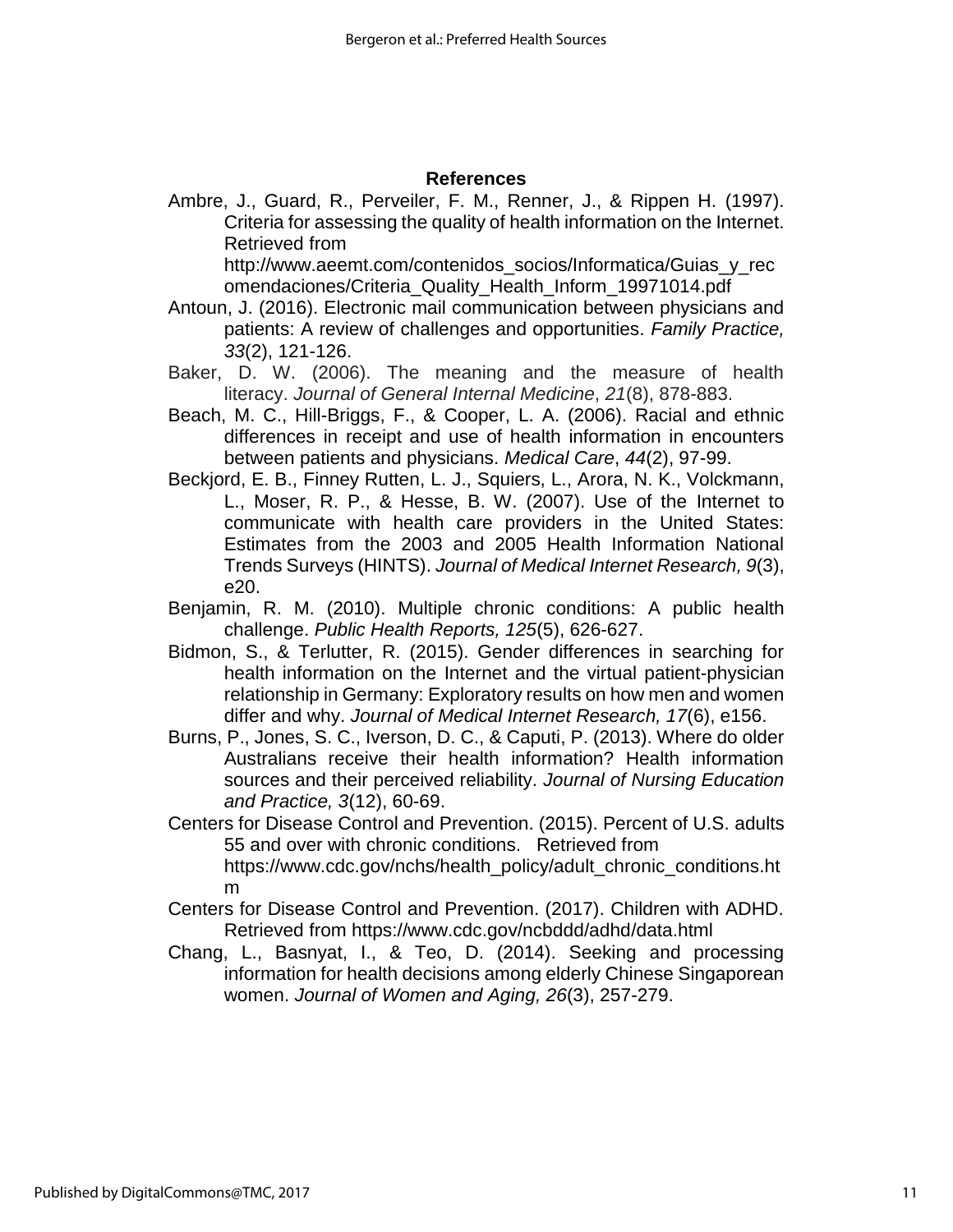- Chaudhuri, S., Le, T., White, C., Thompson, H., & Demiris, G. (2013). Examining health information-seeking behaviors of older adults. *Computers, Informatics, Nursing, 31*(11), 547-553.
- Children's Defense Fund. (2012). *The state of American's children handbook.* Retrieved from http://www.childrensdefense.org/library/data/soac-2012 handbook.pdf
- Civitas, Zero to Three, & Brio Corporation. (2000). What grown-ups understand about child development: A national benchmark survey. Comprehensive Report. Retrieved from http://files.eric.ed.gov/fulltext/ED448909.pdf
- Cochran, M., & Niego, S. (2002). Parenting and social networks. In M. H. Bornstein (Ed.), *Handbook of parenting* (Vol. 4) (pp. 123-148). Mahwah, NJ: Lawrence Erlbaum Associates.
- Coleman, M., & Ganong, L. (2008). Normative beliefs about sharing housing with an older family member. *International Journal of Aging and Human Development, 66*(1), 49-72.
- Eadicicco, L. (2015, December 15). Americans check their phones 8 billion times a day. *Time.* Retrieved from

http://time.com/4147614/smartphone-usage-us-2015/

- Federal Trade Commission. (2008). How to find information online: Health information for older people. Retrieved from https://www.consumer.ftc.gov/articles/0320-how-find-informationonline-health-information-older-people
- Freeman, G., & Hughes, J. (2010). Continuity of care and the patient experience. The King's Fund. Retrieved from https://www.kingsfund.org.uk/sites/files/kf/field/field\_document/conti nuity-care-patient-experience-gp-inquiry-research-paper-mar11.pdf
- Friedman, D. B., & Hoffman-Goetz, L. (2003). Sources of cancer information for seniors: A focus group pilot study report. *Journal of Cancer Education, 18*(4), 215-222.
- Fry, R., & Passel, J. S. (2014, July 17). In post-recession era, young adults drive continuing rise in multi-generational living. Pew Research Center. Retrieved from

http://www.pewsocialtrends.org/2014/07/17/in-post-recession-erayoung-adults-drive-continuing-rise-in-multi-generational-living/

- Garrow, J. S., & Webster, J. (1985). Quetelet's index (W/H2) as a measure of fatness. *International Journal of Obesity, 9*(2), 147-153.
- Gessert, C., Waring, S., Bailey-Davis, L., Conway, P., Roberts, M., & VanWormer, J. (2015). Rural definition of health: A systematic literature review. *BMC Public Health, 15*(1), 378.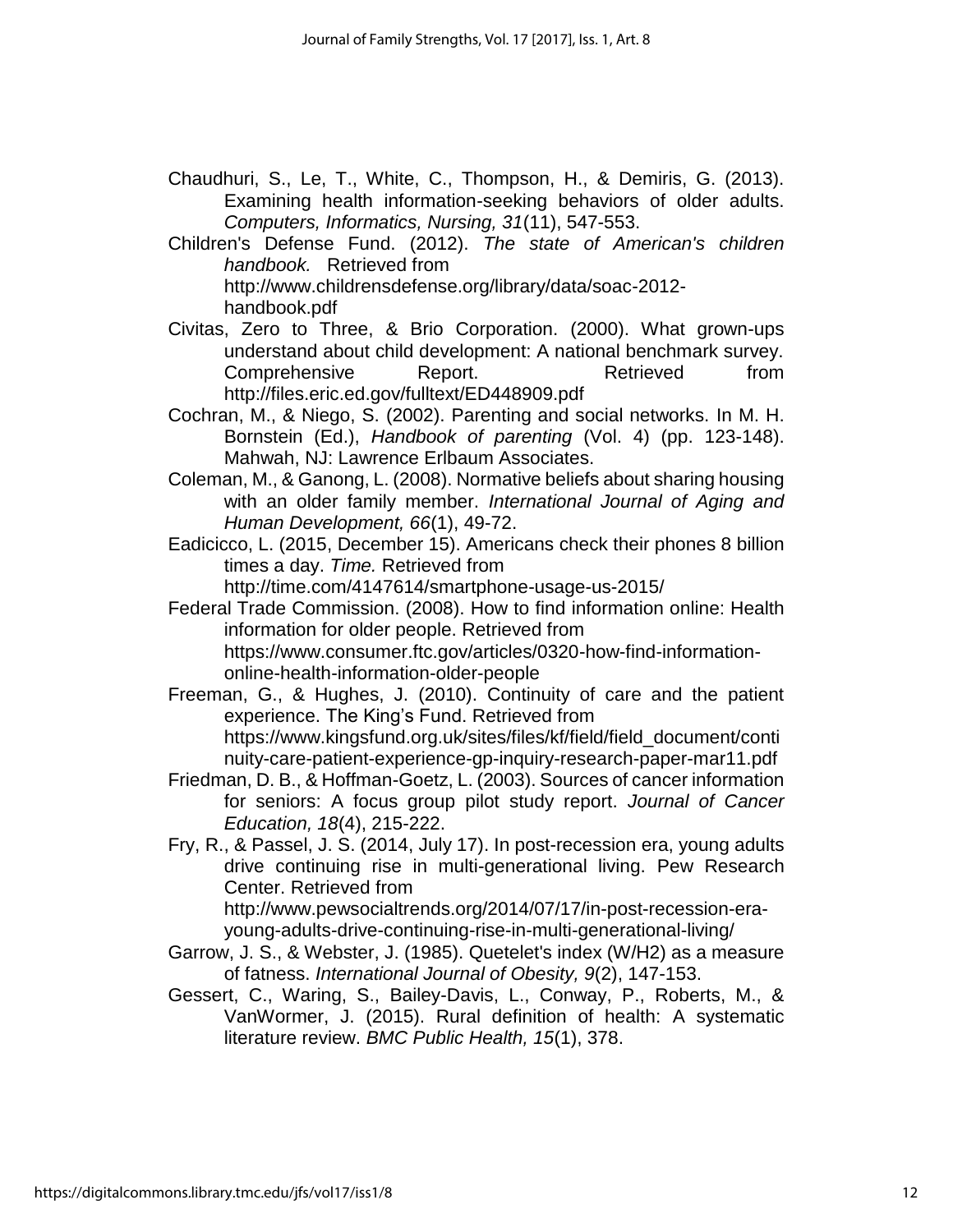- Gollop, C. J. (1997). Health information-seeking behavior and older African American women. *Bulletin of the Medical Library Association, 85*(2), 141-146.
- Hawn, C. (2009). Take two aspirin and tweet me in the morning: How Twitter, Facebook, and other social media are reshaping health care. *Health Affairs, 28*(2), 361-368.
- Hesse, B. W., Nelson, D. E., Kreps, G. L., Croyle, R. T., Arora, N. K., Rimer, B. K., & Viswanath, K. (2005). Trust and sources of health information: The impact of the Internet and its implications for health care providers: Findings from the first Health Information National Trends Survey. *Archives of Internal Medicine, 165*(22), 2618-2624.
- Hoekstra, A., Prendinger, H., Bee, N., Heylen, D., & Ishizuka, M. (2007). Presentation agents that adapt to users' visual interest and follow their preferences. In *Proceedings of the 5th International Conference on Computer Vision Systems.* Retrieved from https://www.informatik.uni-

augsburg.de/lehrstuehle/hcm/publications/2007-ICVS-Bee/WCAA2007-152.pdf

- Jacobs, E. A., Rolle, I., Ferrans, C. E., Whitaker, E. E., & Warnecke, R. B. (2006). Understanding African Americans' views of the trustworthiness of physicians. *Journal of General Internal Medicine, 21*(6), 642-647.
- Jacobs, W., Amuta, A. O., & Jeon, K. C. (2017). Health information seeking in the digital age: An analysis of health information seeking behavior among US adults. *Cogent Social Sciences*, *3*(1), article 1302785.
- Jenkins, C. L. (1997). Women, work, and caregiving: How do these roles affect women's well-being? *Journal of Women & Aging, 9*(3), 27-45.
- Keene, J. R., & Batson, C. D. (2010). Under one roof: A review of research on intergenerational coresidence and multigenerational households in the United States. *Sociology Compass, 4*(8), 642-657.
- KidsHealth. (n.d.). Medical care and your 13- to 18-year-old. The Nemours Foundation. Retrieved from http://kidshealth.org/en/parents/medicalcare-13-18.html
- Liao, Q. V., & Fu, W.-T. (2014). Age differences in credibility judgments of online health information. *ACM Transactions on Computer-Human Interaction (TOCHI), 21*(1), article 2.
- Marshall, R. (2015, September 10). How many ads do you see in one day? Red Crow Marketing Inc. Retrieved from http://www.redcrowmarketing.com/2015/09/10/many-ads-see-oneday/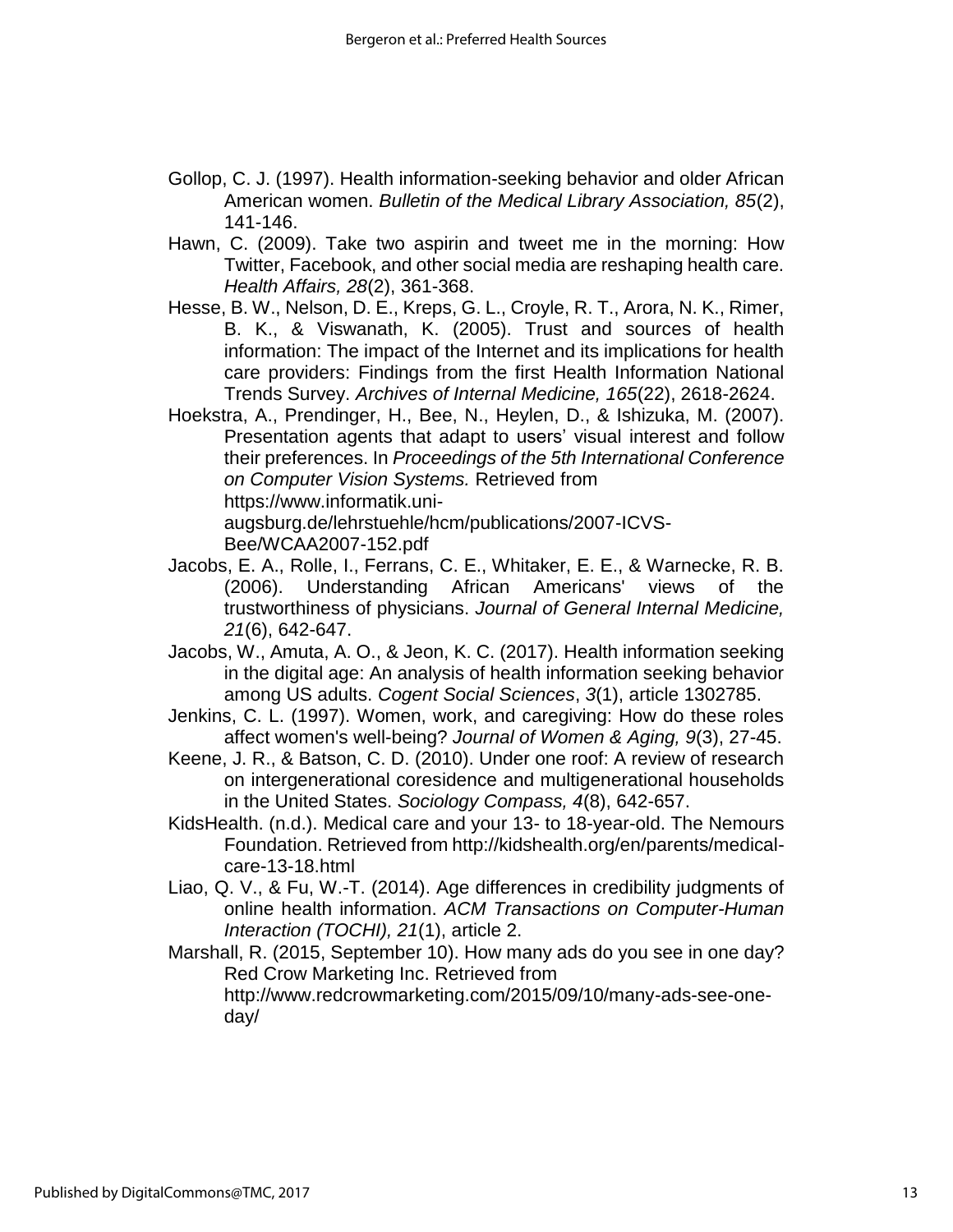- Massey, P. M. (2016). Where do U.S. adults who do not use the Internet get health information? Examining digital health information disparities from 2008 to 2013. *Journal of Health Communication*, *21*(1), 118-124.
- McMullan, M. (2006). Patients using the Internet to obtain health information: How this affects the patient–health professional relationship. *Patient Education and Counseling, 63*(1), 24-28.
- Meadows, L. M., Thurston, W. E., & Berenson, C. A. (2001). Health promotion and preventive measures: Interpreting messages at midlife. *Qualitative Health Research, 11*(4), 450-463.
- Metzger, M. J. (2007). Making sense of credibility on the Web: Models for evaluating online information and recommendations for future research. *Journal of the American Society for Information Science and Technology, 58*(13), 2078-2091.
- Morey, O. T. (2007). Health information ties: Preliminary findings on the health information seeking behaviour of an African-American community. *Information Research, 12*(2), paper 297.
- National Institute of Mental Health. (n.d.). Antidepressant medications for children and adolescents: Information for parents and caregivers. Retrieved from https://www.nimh.nih.gov/health/topics/child-andadolescent-mental-health/antidepressant-medications-for-childrenand-adolescents-information-for-parents-and-caregivers.shtml
- National Institute on Aging. (2017). Online health information: Can you trust it? Retrieved from

https://www.nia.nih.gov/health/publication/online-health-information National Telecommunications and Information Administration. (2016). The state of the urban/rural digital divide. Retrieved from

https://www.ntia.doc.gov/blog/2016/state-urbanrural-digital-divide

- Newhouse, N., Lupiáñez-Villanueva, F., Codagnone, C., & Atherton, H. (2015). Patient use of email for health care communication purposes across 14 European countries: An analysis of users according to demographic and health-related factors. *Journal of Medical Internet Research, 17*(3), e58.
- Nutbeam, D. (2000). Health literacy as a public health goal: A challenge for contemporary health education and communication strategies into the 21st century. *Health Promotion International, 15*(3), 259-267.
- Pettus, A. J., Mendez-Luck, C. A., Bergeron, C. D., Ahn, SN., Towne, S. D., Jr., Ory, M. G., & Smith, M. L. (2017). Internet-based resources for disease self-care among middle-aged and older women with chronic conditions. *Journal of Women's Health*, *26*(3), 222-233.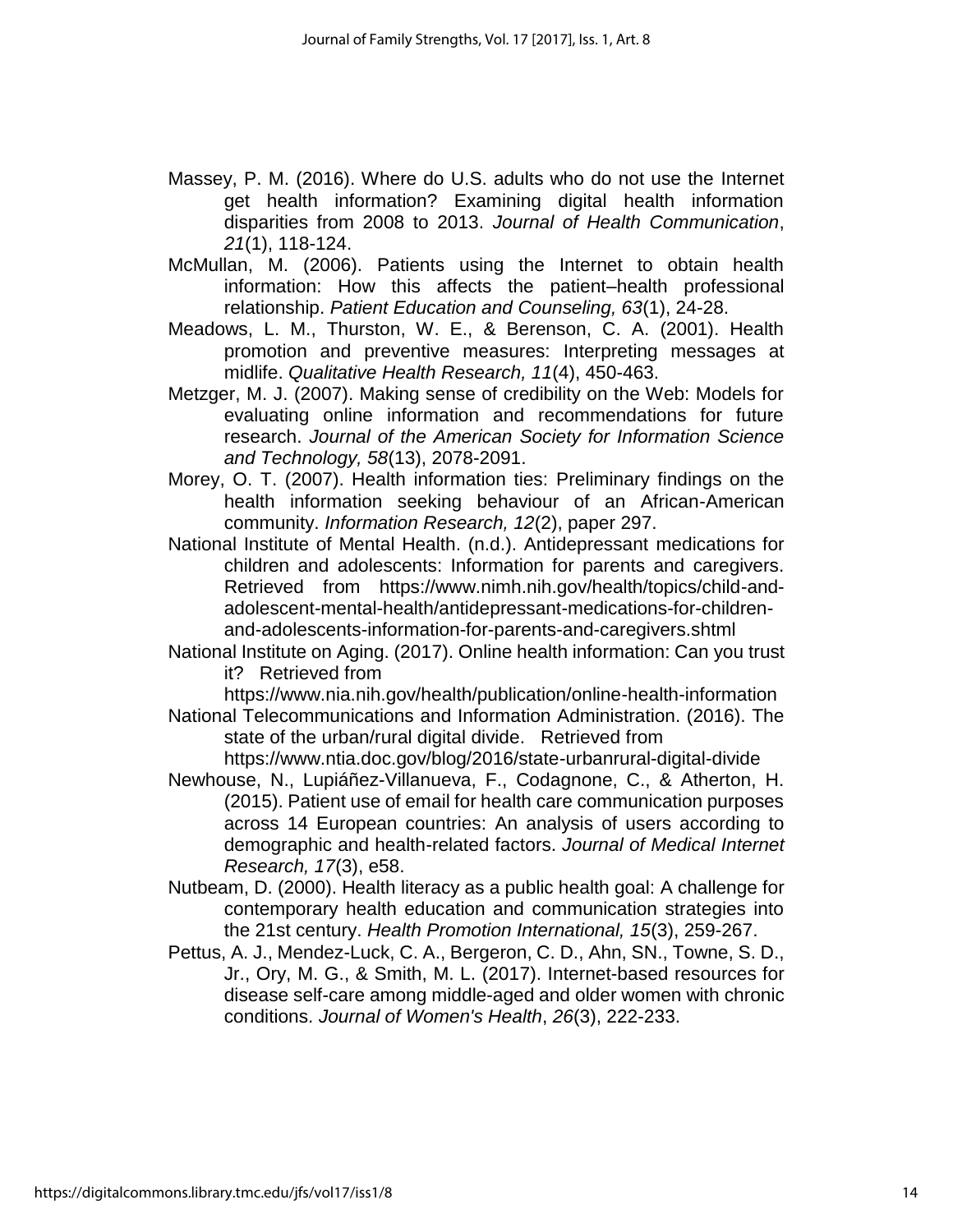Pew Research Center. (2011). The social life of health information, 2011. Retrieved from

http://www.pewinternet.org/files/old-

media/Files/Reports/2011/PIP\_Social\_Life\_of\_Health\_Info.pdf

- Rice, R. E. (2006). Influences, usage, and outcomes of Internet health information searching: Multivariate results from the Pew surveys. *International Journal of Medical Informatics, 75*(1), 8-28.
- Robillard, J. M., Johnson, T. W., Hennessey, C., Beattie, B. L., & Illes, J. (2013). Aging 2.0: Health information about dementia on Twitter. *PLOS One, 8*(7), e69861.
- Rolland, J. S. (2005). Cancer and the family: An integrative model. *Cancer, 104*(Supplement S11), 2584-2595.
- Rowley, J., Johnson, F., & Sbaffi, L. (2015). Gender as an influencer of online health information‐seeking and evaluation behavior. *Journal of the Association for Information Science and Technology*, *68*(1), 36-47.
- Santana, S., Lausen, B., Bujnowska-Fedak, M., Chronaki, C., Kummervold, P. E., Rasmussen, J., & Sorensen, T. (2010). Online communication between doctors and patients in Europe: Status and perspectives. *Journal of Medical Internet Research, 12*(2), e20.
- Scommegna, P. (2016). Today's research on aging: Family caregiving. Population Reference Bureau. Retrieved from http://www.prb.org/Publications/Reports/2016/todays-researchaging-caregiving.aspx
- Shenk, D. (1997). *Data smog: Surviving the information glut*. San Francisco, CA: HarperSanFrancisco.
- Shieh, C., McDaniel, A., & Ke, I. (2009). Information-seeking and its predictors in low‐income pregnant women. *Journal of Midwifery and Women's Health, 54*(5), 364-372.
- Singleton, J. (2000). Women caring for elderly family members: Shaping non-traditional work and family initiatives. *Journal of Comparative Family Studies*, *31*(3), 367-375.
- Smith, M. L., Bergeron, C. D., Adler, C. H., Patel, A., Ahn, S., Towne, S. D., Jr., . . . Ory, M. G. (2017). Factors associated with healthcare-related frustrations among adults with chronic conditions. *Patient Education and Counseling*, *100*(6), 1185-1193.
- Street, R. L., Jr., Makoul, G., Arora, N. K., & Epstein, R. M. (2009). How does communication heal? Pathways linking clinician-patient communication to health outcomes. *Patient Education and Counseling*, *74*(3), 295-301.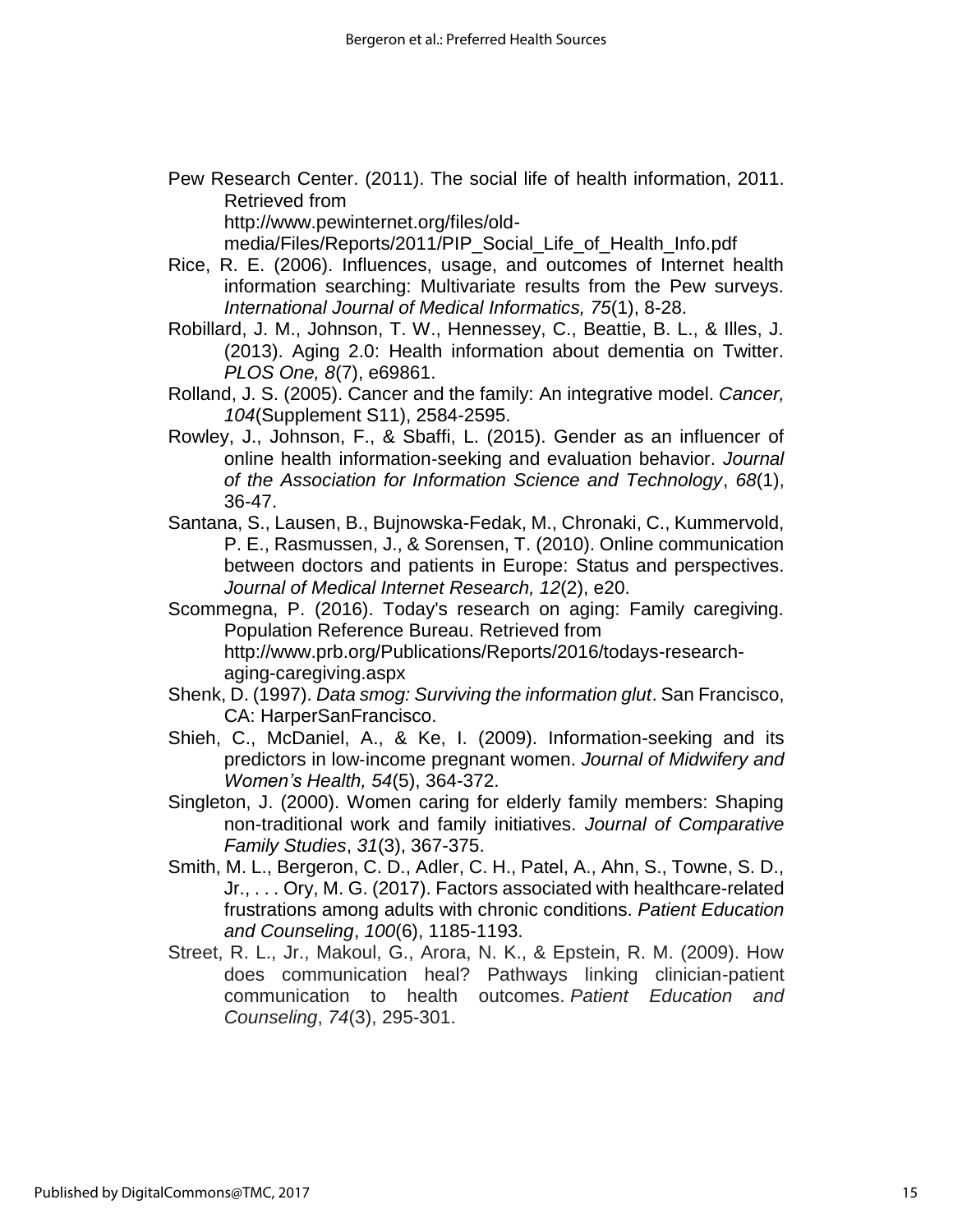- U.S. Department of Health and Human Services. (2008). *2008 physical activity guidelines for Americans.* Retrieved from https://health.gov/paguidelines/pdf/paguide.pdf
- Umefjord, G., Petersson, G., & Hamberg, K. (2003). Reasons for consulting a doctor on the Internet: Web survey of users of an Ask the Doctor service. *Journal of Medical Internet Research, 5*(4), e26.
- Van Slooten, E., Friedman, D. B., & Tanner, A. (2013). Are we getting the health information we need from the mass media? An assessment of consumers' perceptions of health and medical news. *Journal of Consumer Health on the Internet, 17*(1), 35-53.
- Warner, D., & Procaccino, J. D. (2004). Toward wellness: Women seeking health information. *Journal of the American Society for Information Science and Technology, 55*(8), 709-730.
- Warren, J. R., Kvasny, L., Hecht, M. L., Burgess, D., Ahluwalia, J. S., & Okuyemi, K. S. (2012). Barriers, control and identity in health information seeking among African American women. *Journal of Health Disparities Research and Practice, 3*(3), article 5.
- World Health Organization. (2017). BMI classification. Retrieved from http://apps.who.int/bmi/index.jsp?introPage=intro\_3.html
- Xie, B., & Bugg, J. M. (2009). Public library computer training for older adults to access high-quality Internet health information. *Library and Information Science Research, 31*(3), 155-162.
- Xu, K. T. (2002). Usual source of care in preventive service use: A regular doctor versus a regular site. *Health Services Research, 37*(6), 1509- 1529.
- Ybarra, M., & Suman, M. (2008). Reasons, assessments and actions taken: Sex and age differences in uses of Internet health information. *Health Education Research, 23*(3), 512-521.
- Zulman, D. M., Kirch, M., Zheng, K., & An, L. C. (2011). Trust in the Internet as a health resource among older adults: Analysis of data from a nationally representative survey. *Journal of Medical Internet Research, 13*(1), e19.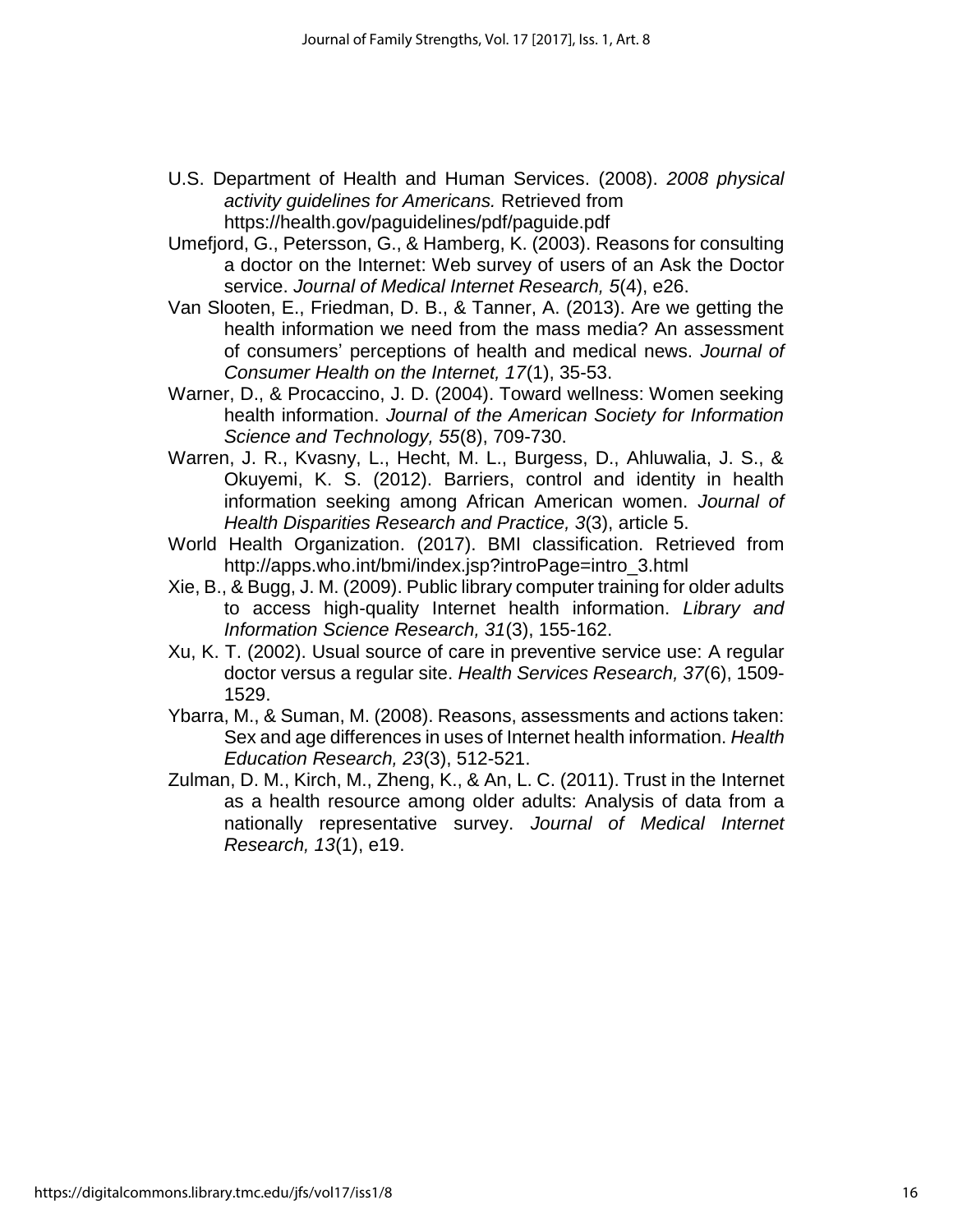Table 1

*Sample Characteristics by Preferred Source of Obtaining Health Information*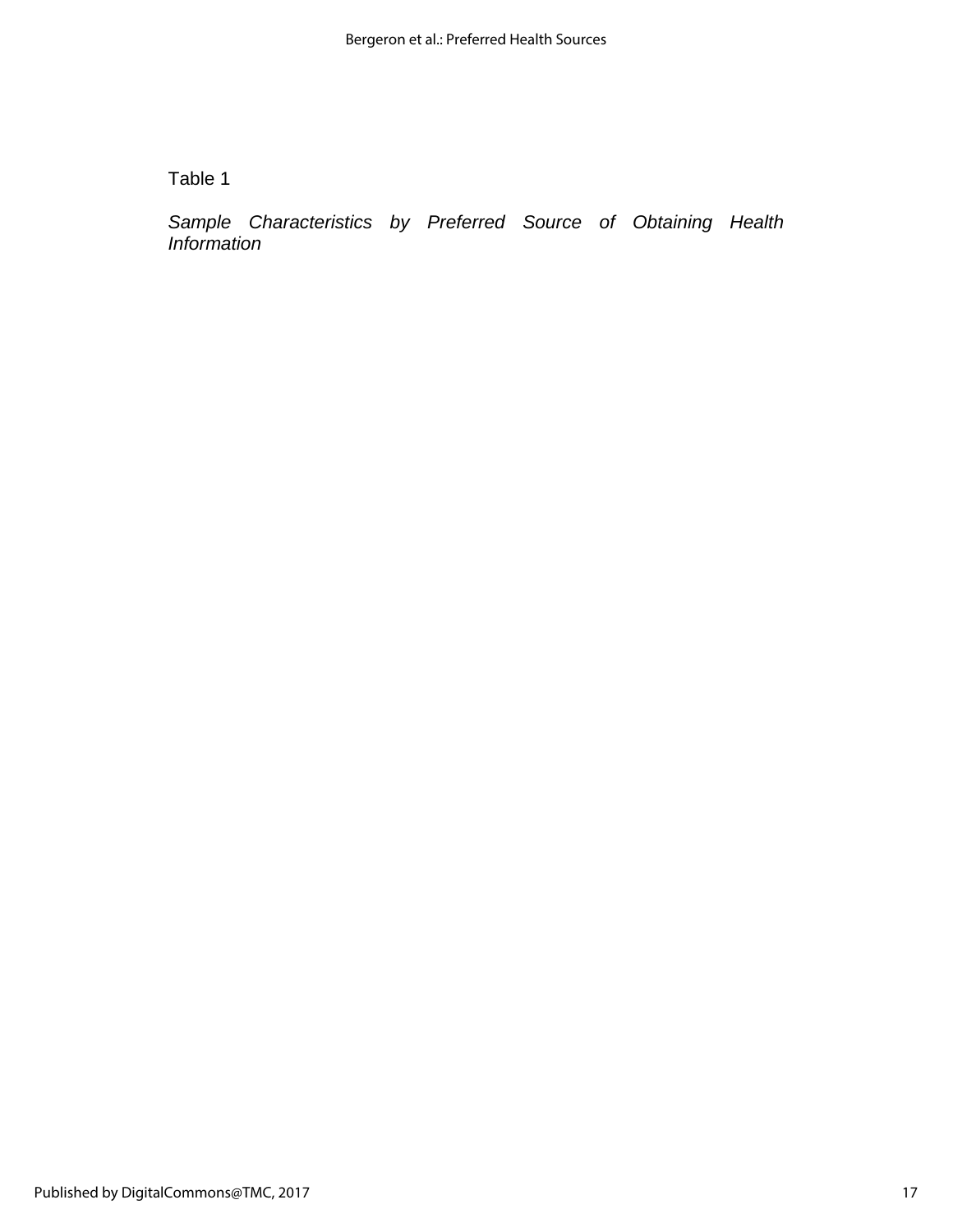| Table 1. Sample Characteristics by Preferred Source of Obtaining Health Information |                       |                       |                     |                       |                       |               |         |
|-------------------------------------------------------------------------------------|-----------------------|-----------------------|---------------------|-----------------------|-----------------------|---------------|---------|
|                                                                                     |                       | <b>Healthcare</b>     |                     | <b>Family or</b>      |                       |               |         |
|                                                                                     | Total                 | <b>Providers</b>      | Internet            | Friend                | <b>Mass Media</b>     | $\chi^2$ or F | P       |
| Age                                                                                 | $(n = 1,765)$         | $(n = 1, 106)$        | $(n = 238)$         | $(n = 205)$           | $(n = 216)$           | 112.64        | < 0.001 |
| 45-54 Years                                                                         | 26.9%                 | 23.2%                 | 46.6%               | 30.2%                 | 20.8%                 |               |         |
| 55-64 Years                                                                         | 32.4%                 | 30.0%                 | 37.8%               | 33.7%                 | 37.0%                 |               |         |
| 65-74 Years                                                                         | 23.2%                 | 26.6%                 | 11.3%               | 13.7%                 | 28.2%                 |               |         |
| 75+ Years                                                                           | 17.5%                 | 20.2%                 | 4.2%                | 22.4%                 | 13.9%                 |               |         |
| Race/Ethnicity                                                                      |                       |                       |                     |                       |                       | 35.05         | < 0.001 |
| Non-Hispanic White                                                                  | 85.5%                 | 85.8%                 | 95.4%               | 81.0%                 | 77.3%                 |               |         |
| Non-Hispanic African American                                                       | 9.0%                  | 8.9%                  | 1.7%                | 12.2%                 | 14.4%                 |               |         |
| Hispanic                                                                            | 5.6%                  | 5.3%                  | 2.9%                | 6.8%                  | 8.3%                  |               |         |
|                                                                                     |                       |                       |                     |                       |                       |               |         |
| <b>Education</b>                                                                    |                       |                       |                     |                       |                       | 28.42         | < 0.001 |
| High School or Less                                                                 | 46.2%                 | 46.5%                 | 31.9%               | 53.7%                 | 53.2%                 |               |         |
| More than High School                                                               | 53.8%                 | 53.5%                 | 68.1%               | 46.3%                 | 46.8%                 |               |         |
| <b>Married</b>                                                                      |                       |                       |                     |                       |                       | 16.94         | 0.001   |
| No                                                                                  | 38.3%                 | 38.5%                 | 27.7%               | 45.4%                 | 42.1%                 |               |         |
| Yes                                                                                 | 61.7%                 | 61.5%                 | 72.3%               | 54.6%                 | 57.9%                 |               |         |
| <b>Number of Children Reside With</b>                                               |                       |                       |                     |                       |                       |               |         |
| Age 5 Years and Younger                                                             | $0.05$ ( $\pm 0.27$ ) | $0.04$ ( $\pm 0.24$ ) | $0.06 (\pm 0.32)$   | $0.09$ ( $\pm 0.37$ ) | $0.05$ ( $\pm 0.25$ ) | 2.55          | 0.054   |
| Age 6 to 17 Years                                                                   | $0.20$ (±0.58)        | $0.18 \ (\pm 0.55)$   | $0.33 \ (\pm 0.74)$ | $0.16$ (±0.48)        | $0.21$ ( $\pm 0.61$ ) | 4.65          | 0.003   |
|                                                                                     |                       |                       |                     |                       |                       |               |         |
| <b>Rurality</b>                                                                     |                       |                       |                     |                       |                       | 3.55          | 0.314   |
| Urban                                                                               | 58.8%                 | 57.1%                 | 61.3%               | 60.0%                 | 63.0%                 |               |         |
| Rural                                                                               | 41.2%                 | 42.9%                 | 38.7%               | 40.0%                 | 37.0%                 |               |         |
| <b>Number of Chronic Conditions</b>                                                 | 1.44 $(\pm 0.97)$     | 1.55 $(\pm 0.95)$     | 1.12 $(\pm 0.98)$   | 1.32 $(\pm 0.97)$     | 1.40 $(\pm 0.97)$     | 14.27         | < 0.001 |
| <b>BMI Category</b>                                                                 |                       |                       |                     |                       |                       | 23.68         | 0.001   |
| Normal                                                                              | 32.6%                 | 28.8%                 | 42.0%               | 37.1%                 | 37.0%                 |               |         |
| Overweight                                                                          | 32.4%                 | 33.0%                 | 30.3%               | 33.7%                 | 30.1%                 |               |         |
| Obese                                                                               | 35.1%                 | 38.2%                 | 27.7%               | 29.3%                 | 32.9%                 |               |         |
| Regular Physician Visit (past 12 months)                                            |                       |                       |                     |                       |                       | 63.69         | < 0.001 |
| No                                                                                  | 21.7%                 | 15.8%                 | 33.2%               | 34.1%                 | 27.3%                 |               |         |
| Yes                                                                                 | 78.3%                 | 84.2%                 | 66.8%               | 65.9%                 | 72.7%                 |               |         |
| Minutes of Moderate Physical Activity (per week)                                    |                       |                       |                     |                       |                       | 3.23          | 0.358   |
| < 150 minutes                                                                       | 66.3%                 | 67.8%                 | 62.6%               | 65.4%                 | 63.9%                 |               |         |
| $\geq$ 150 minutes                                                                  | 33.7%                 | 32.2%                 | 37.4%               | 34.6%                 | 36.1%                 |               |         |
| Fruit/Vegetable Servings Per Week                                                   | $8.18 (\pm 2.91)$     | $8.17 \ (\pm 2.89)$   | $8.34 \ (\pm 2.98)$ | $7.88 (\pm 2.77)$     | $8.32 \ (\pm 3.06)$   | 1.13          | 0.338   |
| Number of Alcoholic Beverages Per Week                                              | $1.89 \ (\pm 4.70)$   | 1.70 $(\pm 4.52)$     | $3.13 \ (\pm 5.52)$ | $1.93 \ (\pm 5.61)$   | $1.45 \ (\pm 3.22)$   | 6.85          | < 0.001 |
| <b>Smoking Status</b>                                                               |                       |                       |                     |                       |                       | 3.61          | 0.729   |
| Never Smoked                                                                        | 59.6%                 | 58.7%                 | 61.3%               | 61.0%                 | 61.1%                 |               |         |
| Past Smoker                                                                         | 27.4%                 | 28.4%                 | 26.1%               | 23.4%                 | 27.3%                 |               |         |
| <b>Current Smoker</b>                                                               | 13.0%                 | 12.9%                 | 12.6%               | 15.6%                 | 11.6%                 |               |         |